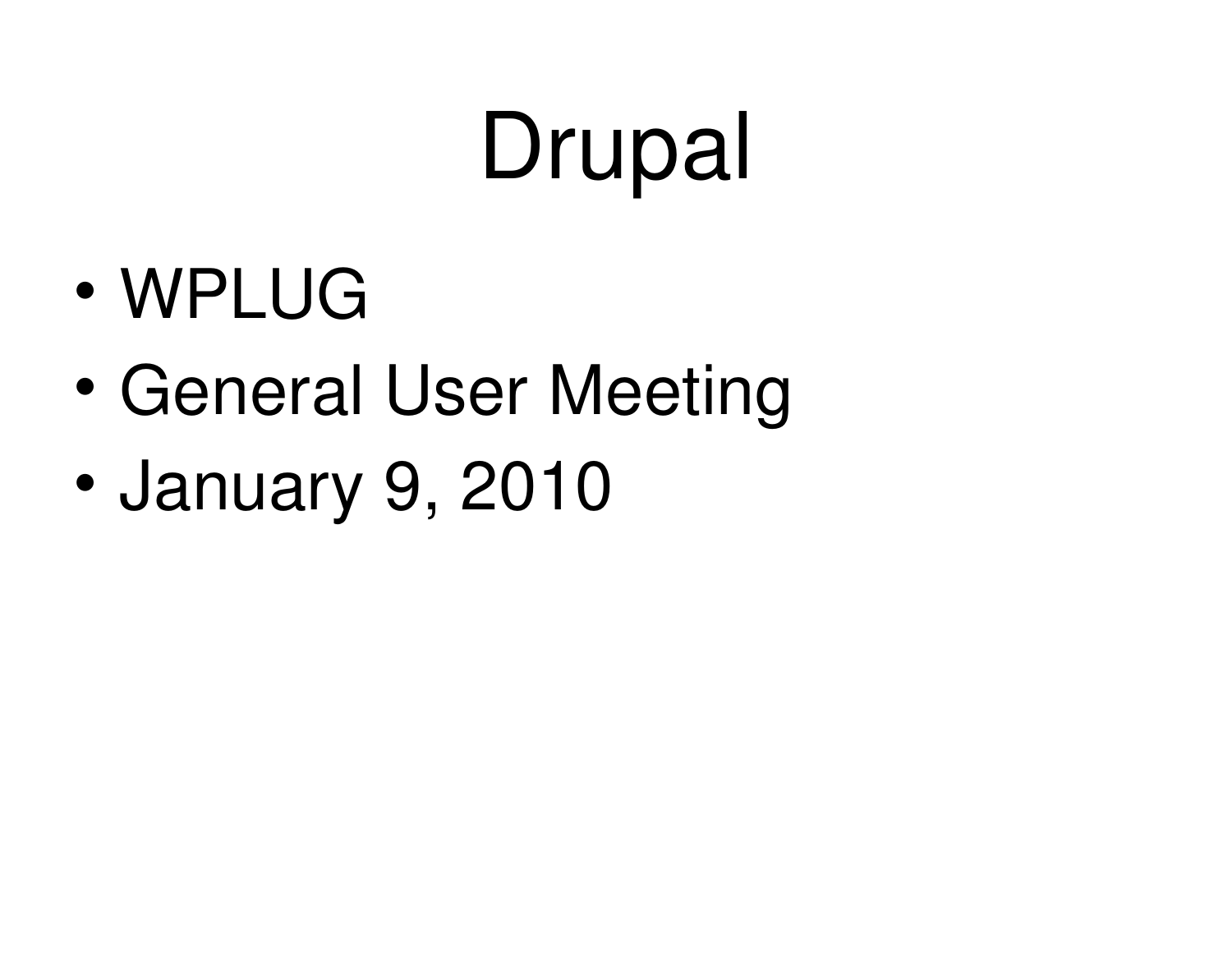## Who am I

- Bob McFarland
- [rm08@alumni.cmu.edu](mailto:rm08@alumni.cmu.edu)

### –CMU BS EE 1970

- <http://www.oasiscoffee.org/>
- <http://www.zioncc.us/>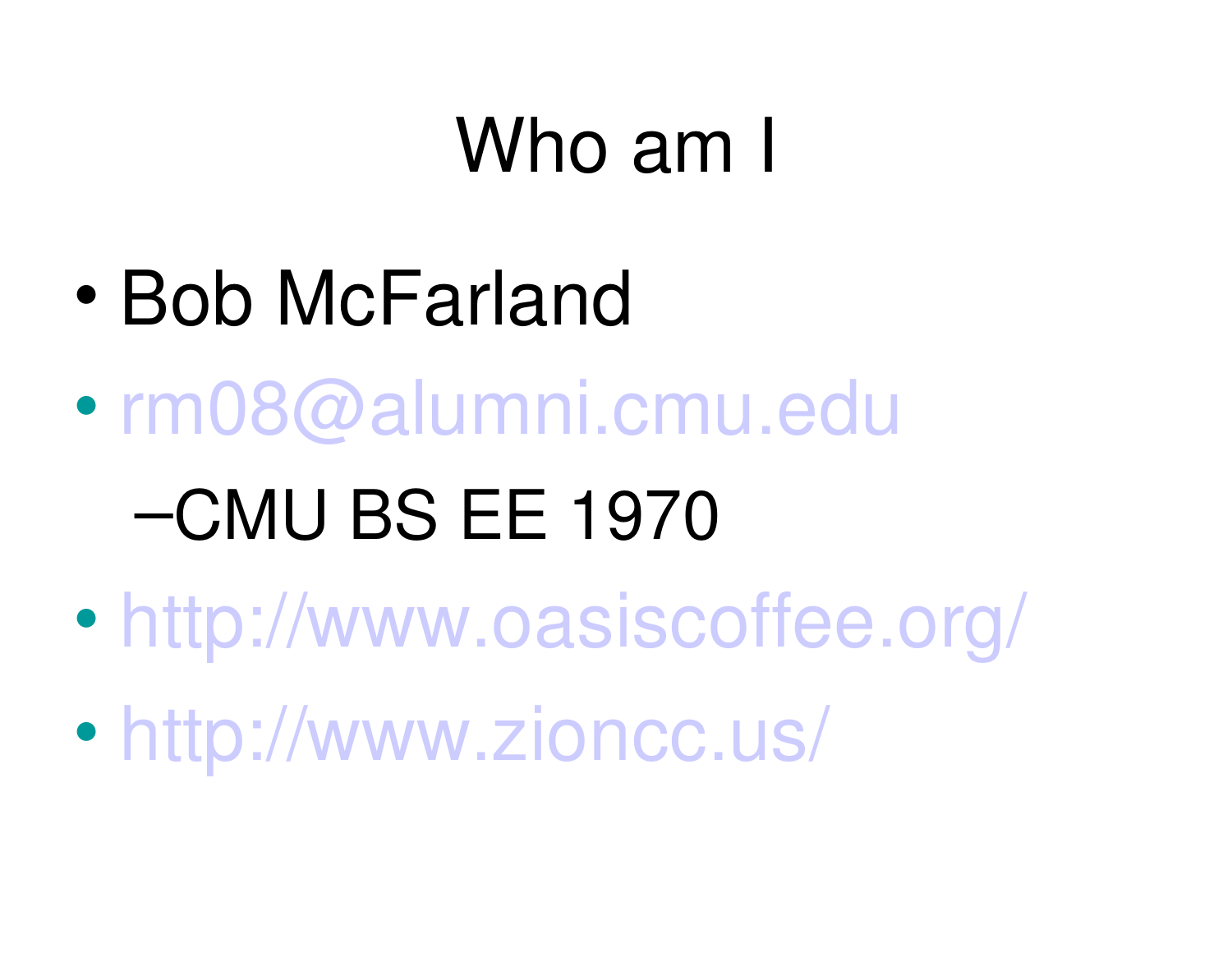## Drupal

What is Drupal? Main Competitors **Requirements Structure** Installation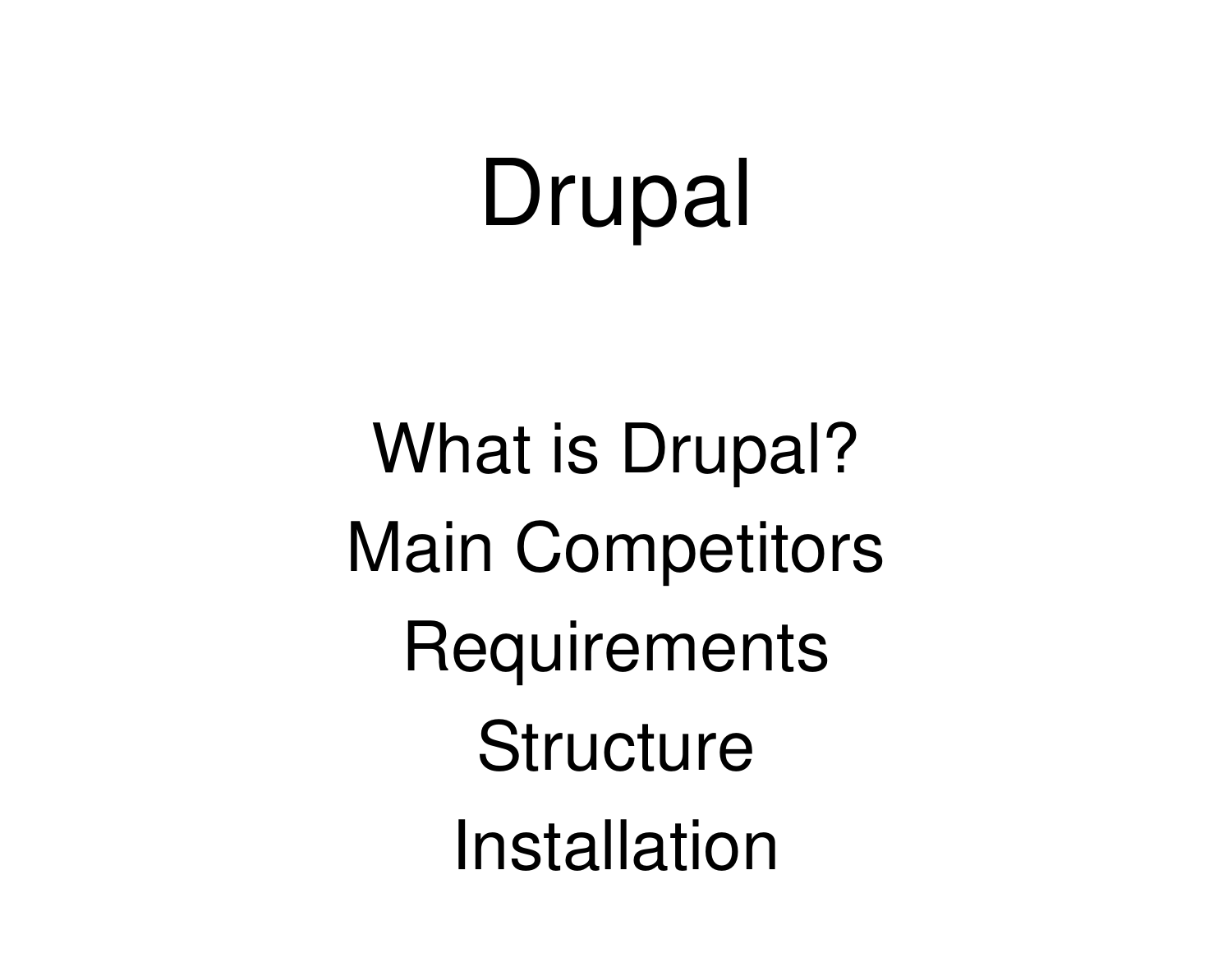# What is Drupal?

- Content Management System
	- Why use a CMS?
	- Why use Drupal?
		- Open source
		- Builds dynamic web sites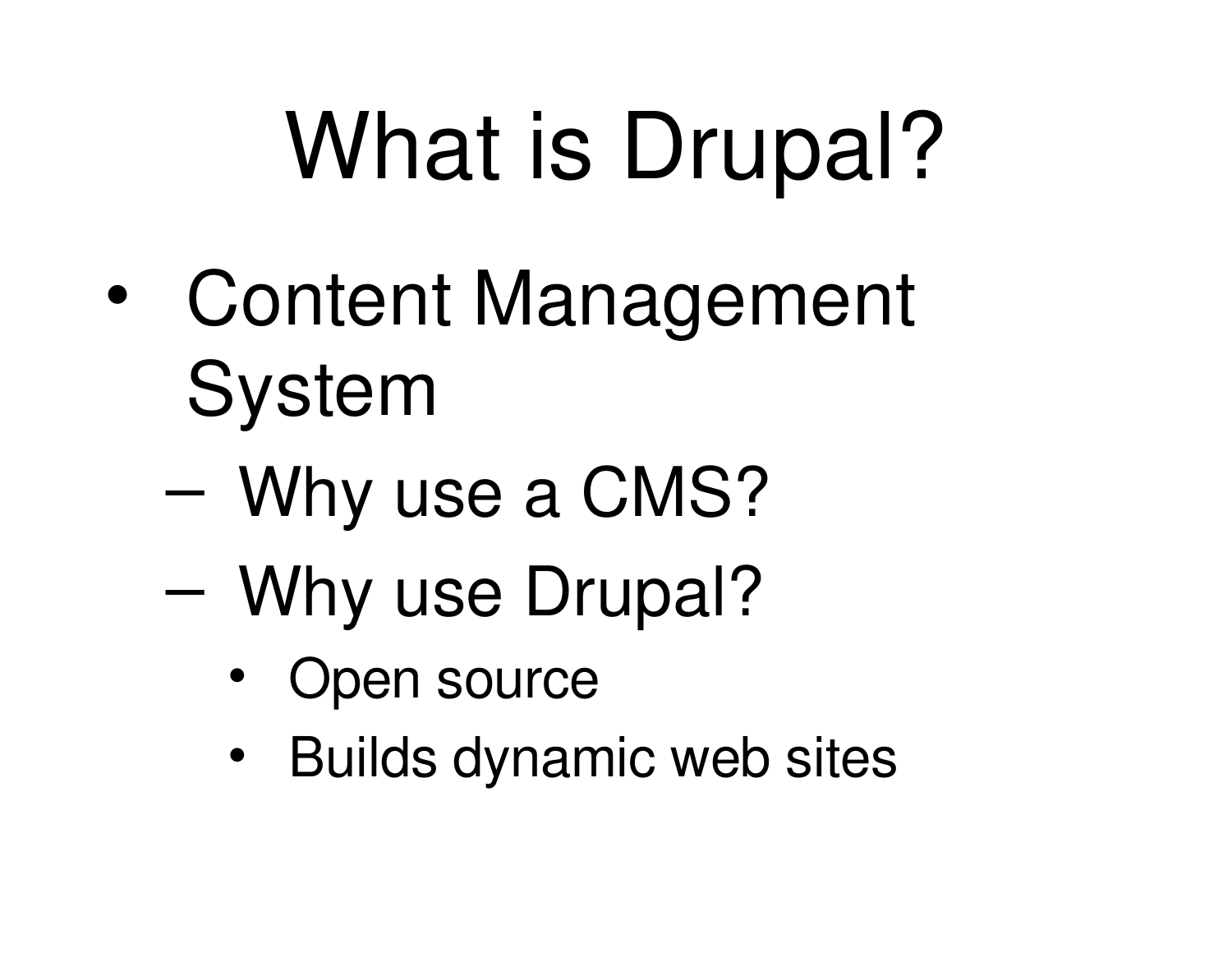# What is Drupal?

- Written in PHP
- Allows multiple web sites using the same Drupal installation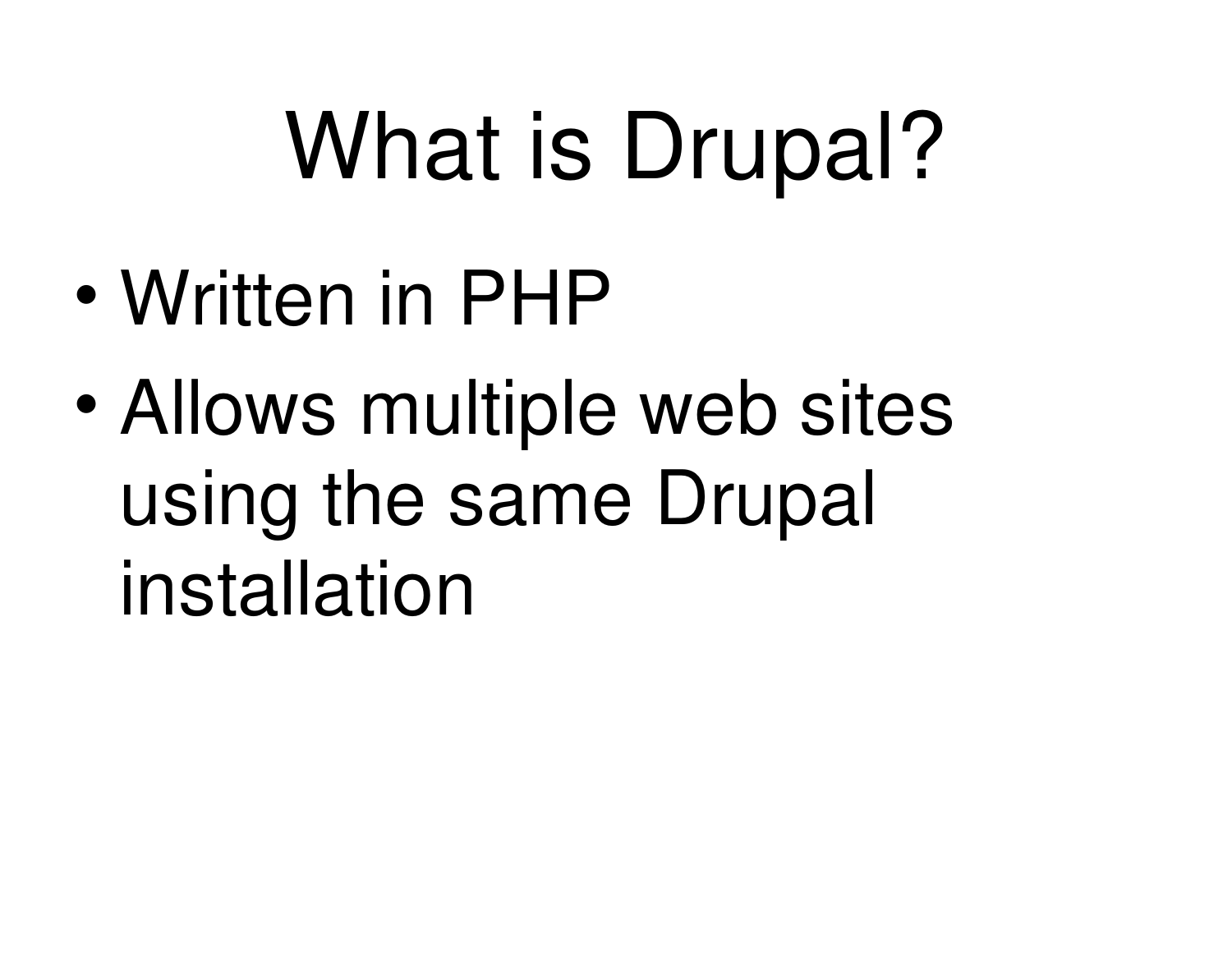## Main Competitors

- Joomla
- WordPress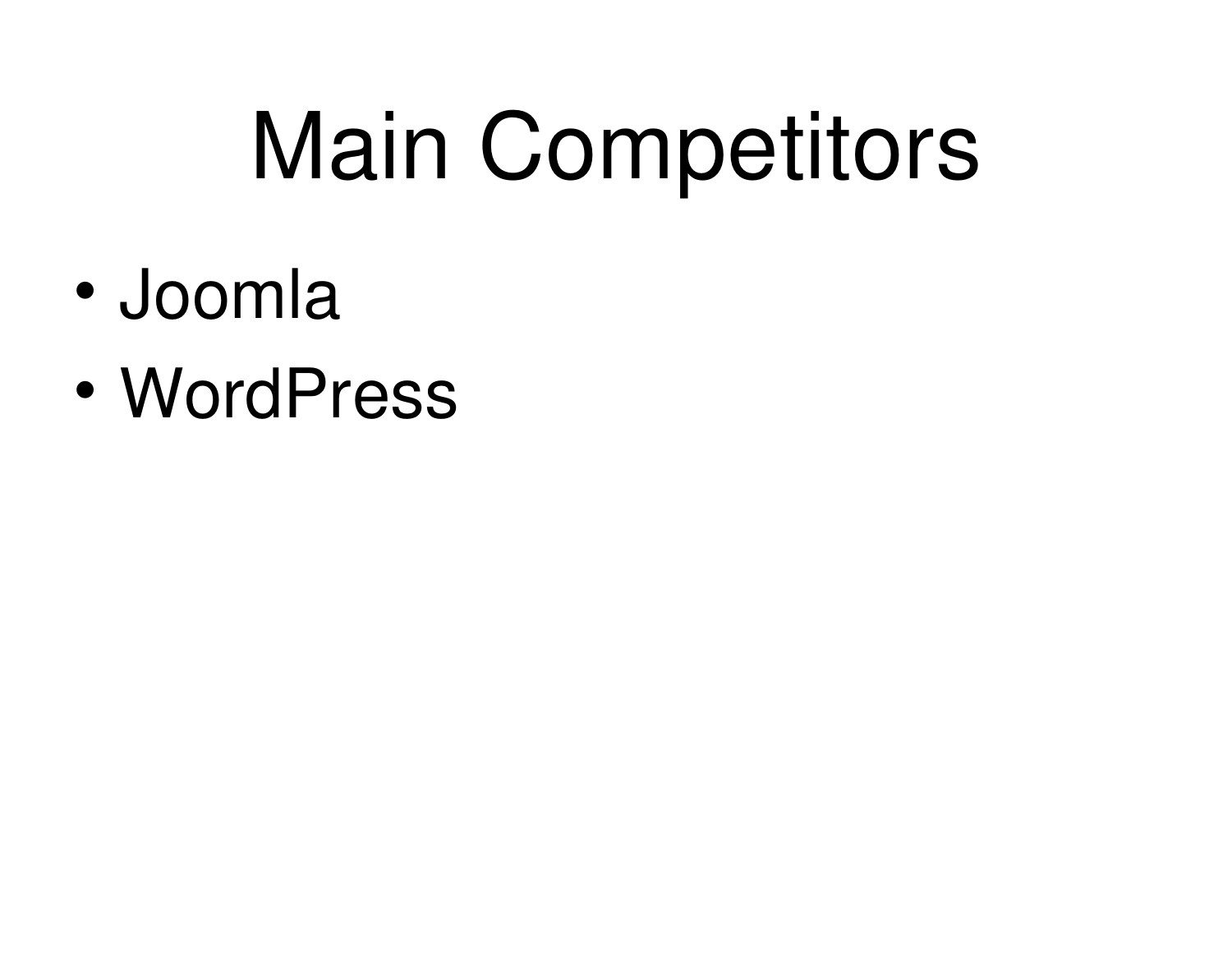## System Requirements

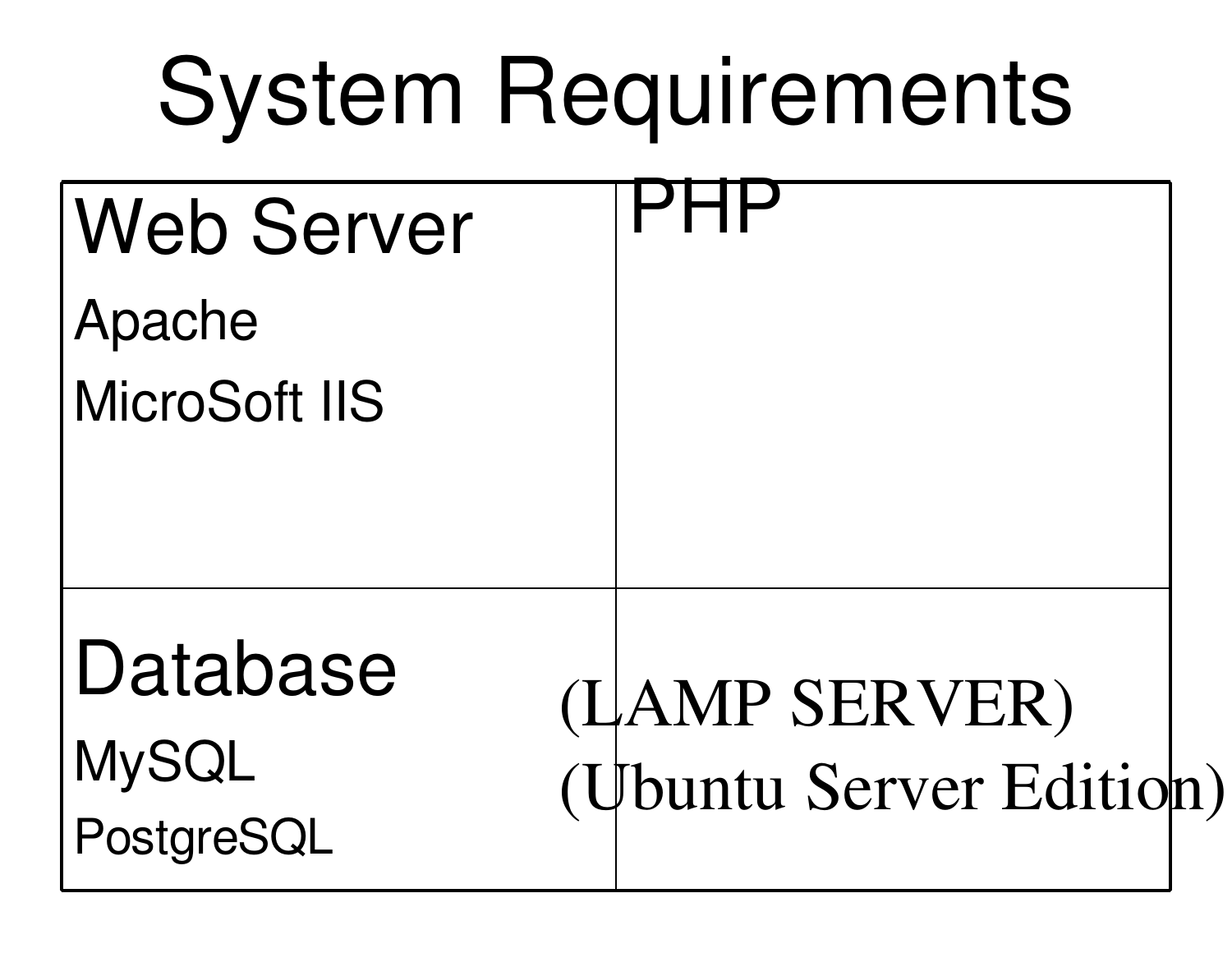## Structure

- •Node
- •Module
- •Theme
	- •Defines what regions are displayed on each page
- •Block
- •Page
- •Story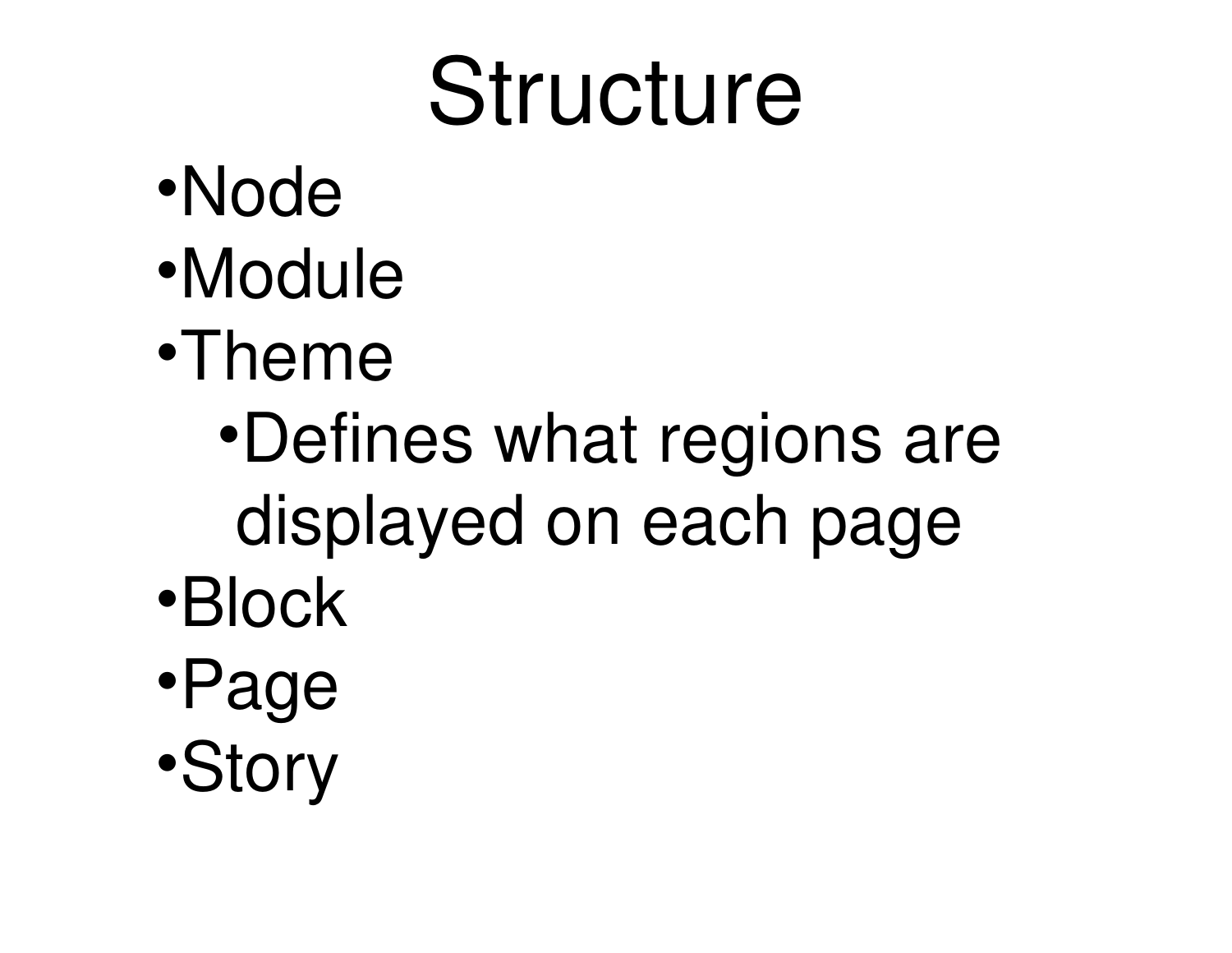## Structure

- Block
- Page
- Story
- Region
	- –Sidebar, Header, Footer, **Content**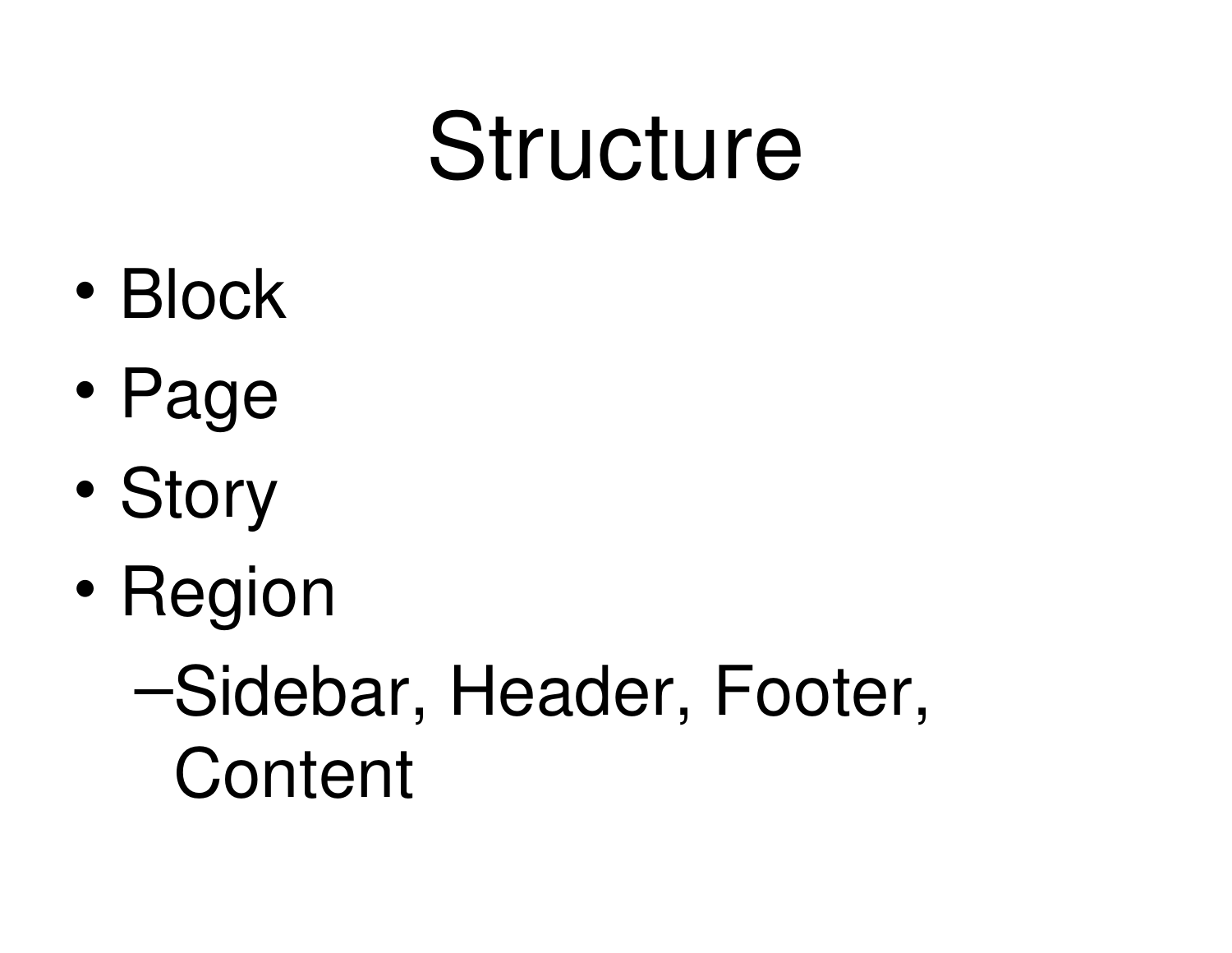## Structure

- Users
	- User or Admin Created
	- User/1 SuperUser
- Roles
	- Anonymous User (Default with Drupal)
	- Authenticated User (Default with Drupal)
	- Site Manager has all permissions
	- Editor create and edit content
- User Permissions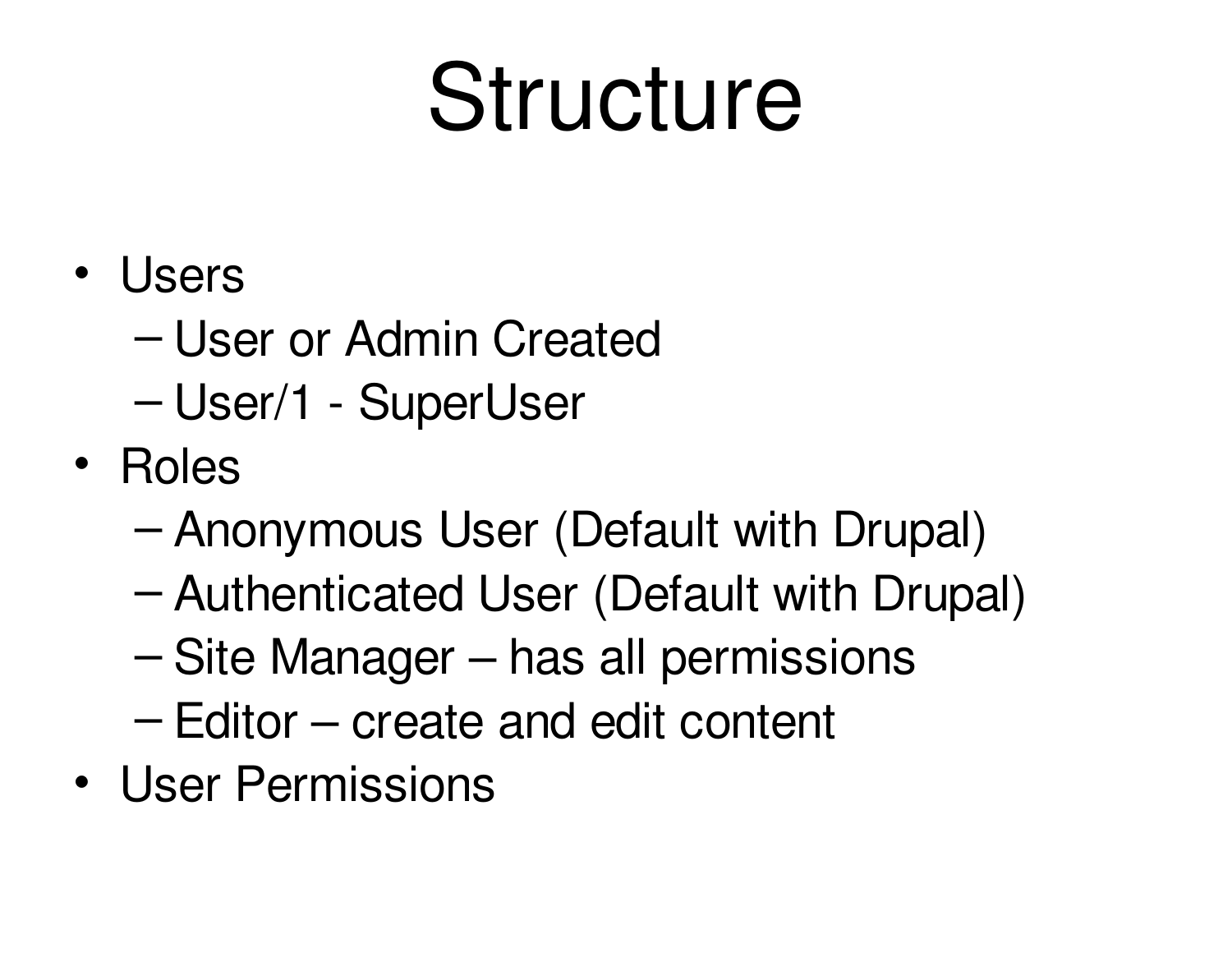## Basic Data Flow

- Your browser requests a web page
- The server finds the requested page and passes it to PHP
- The PHP program contains code to extract information from the database and piece together an HTML script
- The HTML script is sent to your browser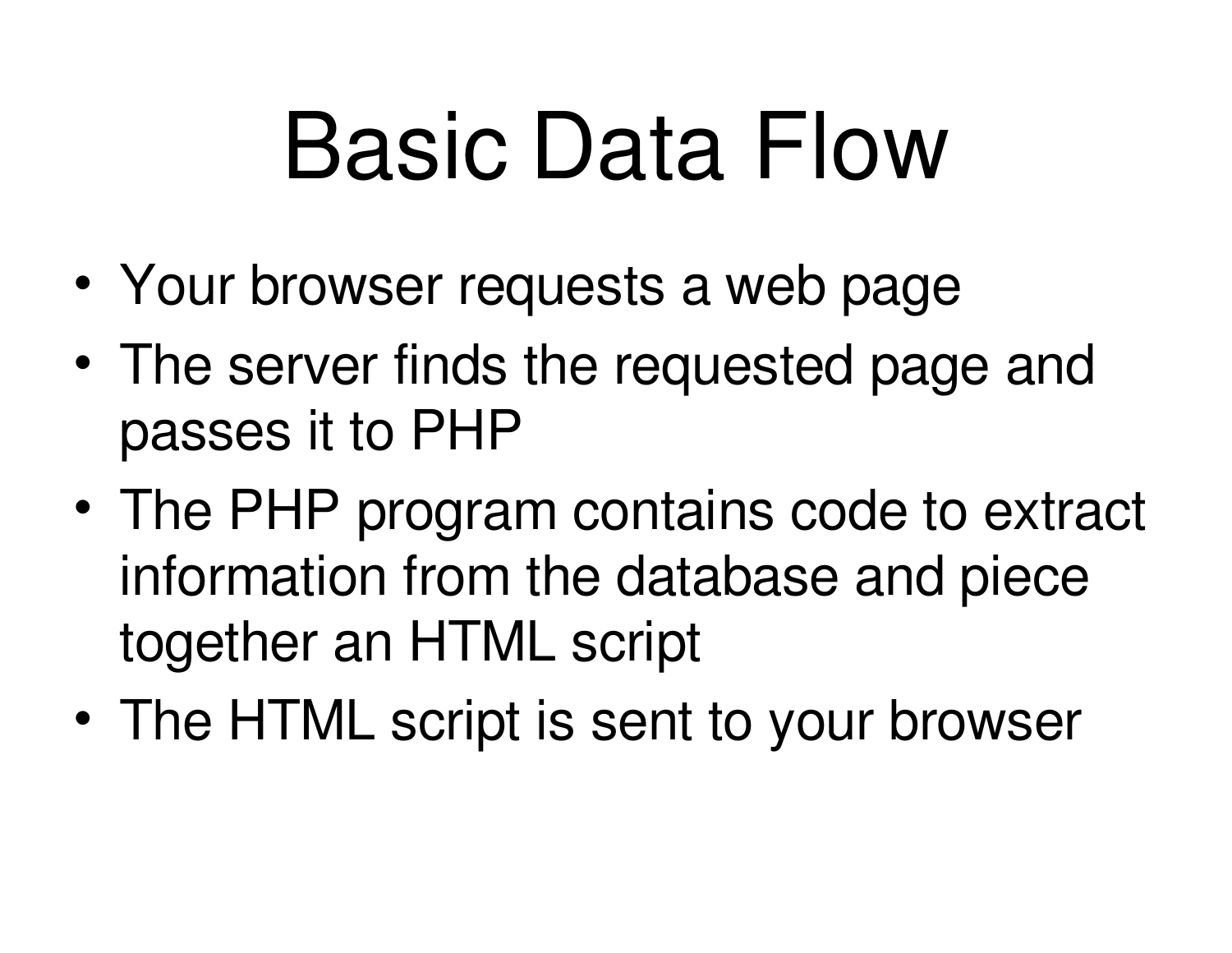## Installation

- [•http://drupal.org/getting-started/install](http://drupal.org/getting-started/install) [•http://drupal.org/project/drupal](http://drupal.org/project/drupal)
- •http://acquia.com/
	- •Drupal core modules plus
		- •Calendar module
		- •CCK custom content types
		- •Views module customized database queries
- •Run the install script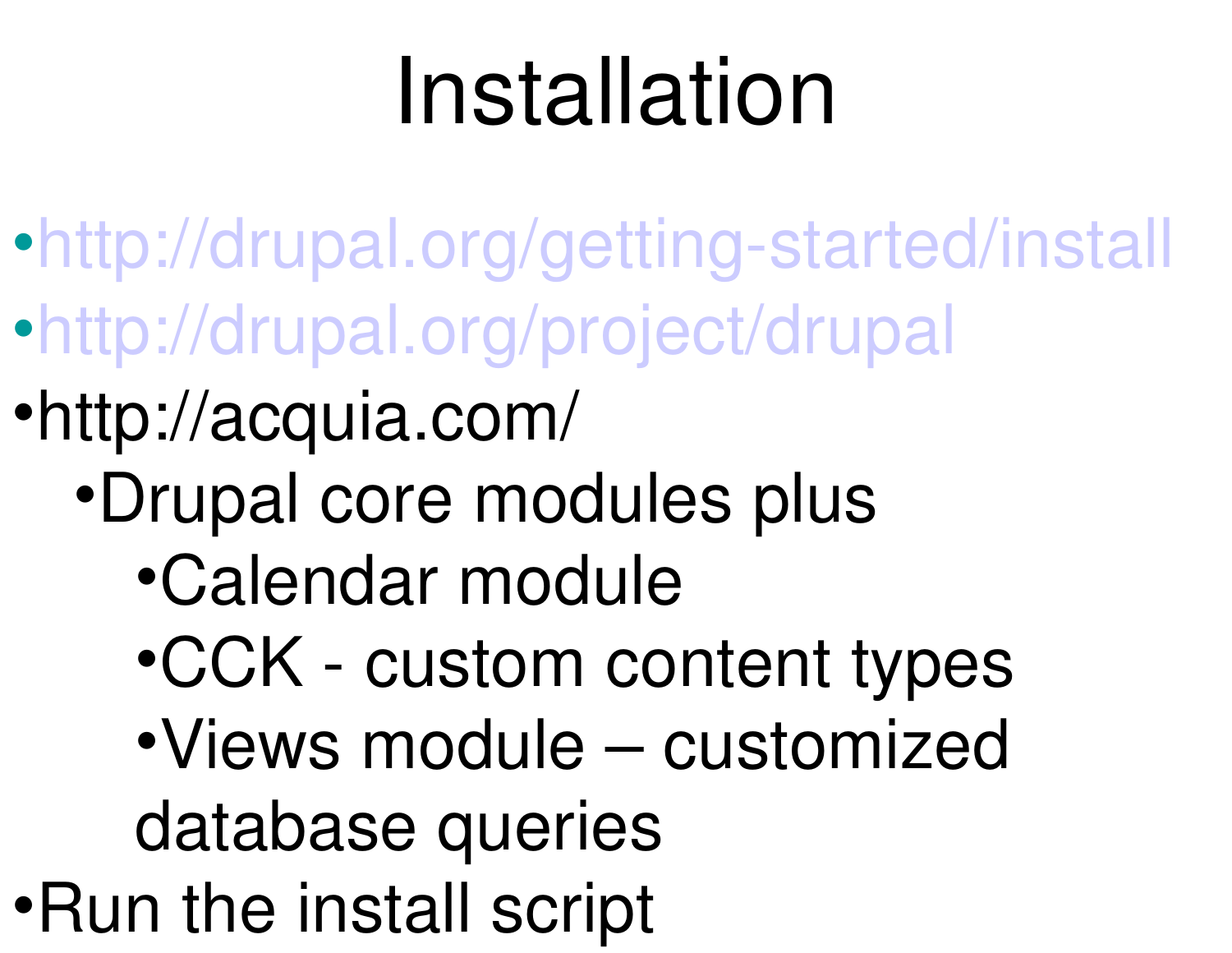#### Starting with Drupal

WPLUG GUM Saturday, Jan 9, 2010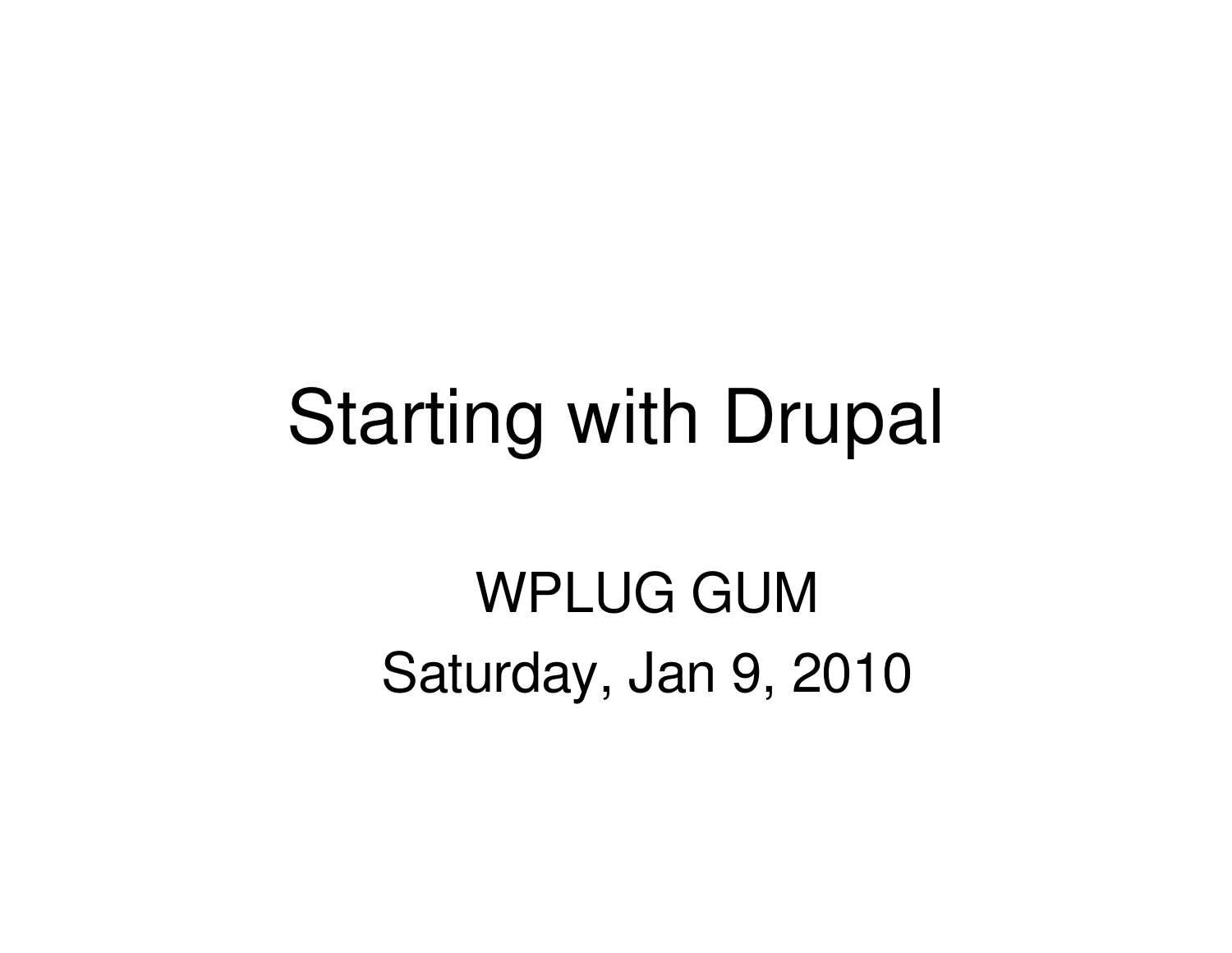#### Start with Familiar Ubuntu Desktop

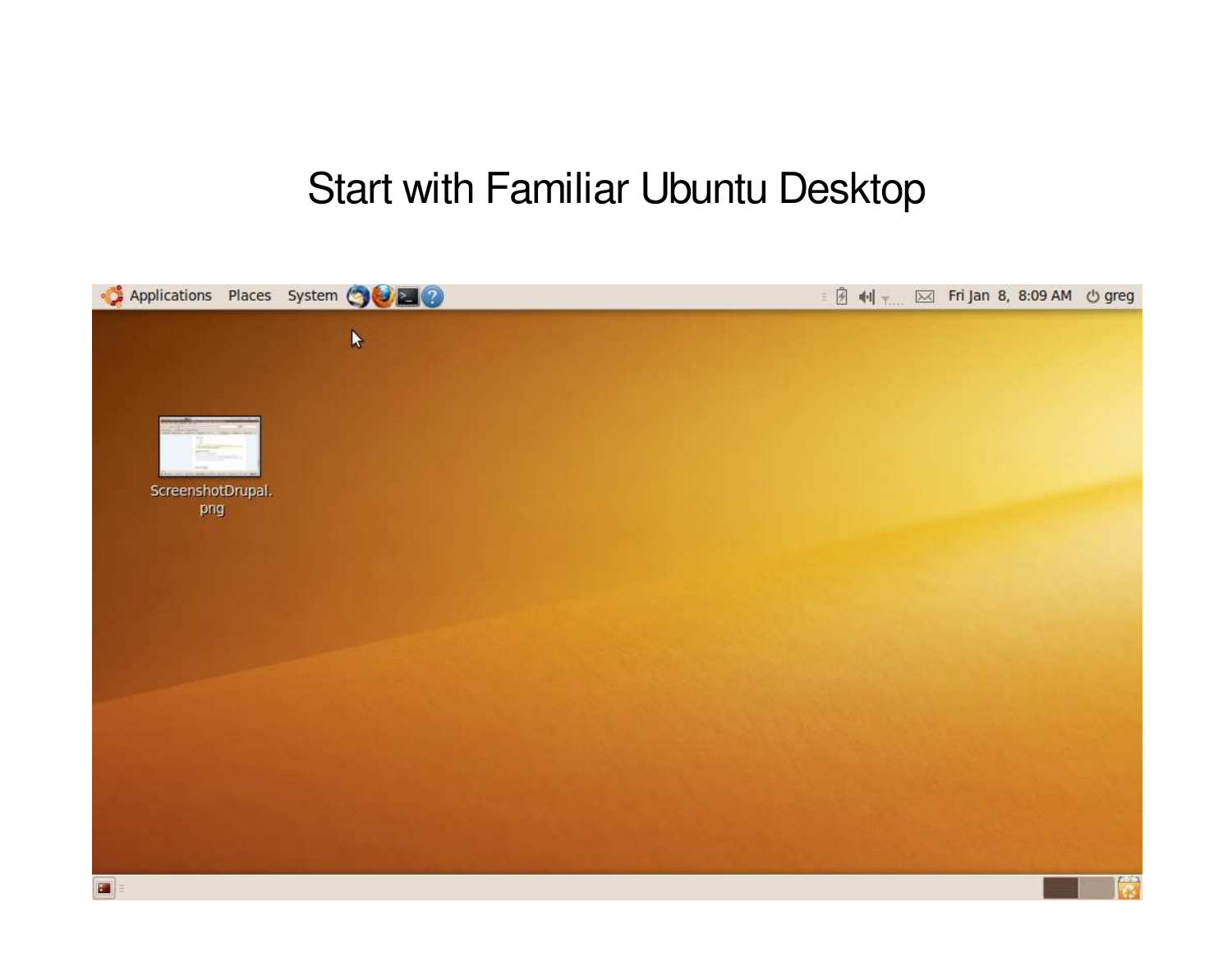## Launch Synaptic

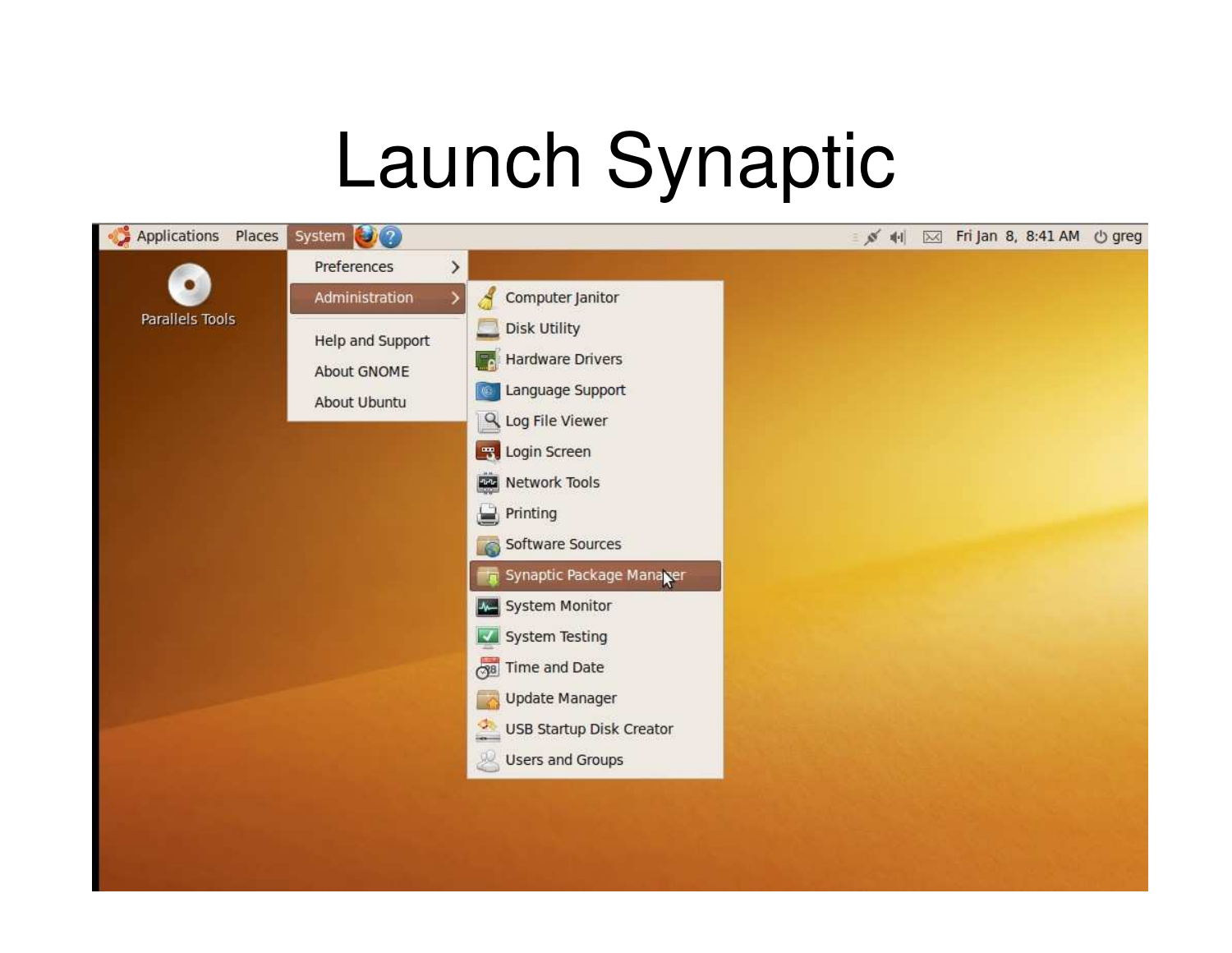#### Don't Use Normal Synaptic Procedure It took me a month to recover

| Mark All Upgrades<br>Reload |                | Properties<br>Apply     |        | Quick search      |               |                      |
|-----------------------------|----------------|-------------------------|--------|-------------------|---------------|----------------------|
| All                         | S              | Package                 |        | Installed Version | Late          |                      |
| Amateur Radio (universe)    | Œ              | 2vcard                  |        |                   | $0.5 -$       |                      |
| Base System (universe)      | П              | 3270-common             |        |                   | 3.3.          |                      |
| Communication               | T              | 3dchess                 |        |                   | 0.8.          |                      |
| Communication (multivers    | $\blacksquare$ | 4g8                     |        |                   | $1.0 -$       | $\ddot{\phantom{1}}$ |
| Communication (universe)    |                |                         | ٣<br>m |                   | $\rightarrow$ |                      |
| 1.7                         |                | No package is selected. |        |                   |               |                      |
| $\,$<br>Sections            |                |                         |        |                   |               |                      |
| <b>Status</b>               |                |                         |        |                   |               |                      |
| Origin                      |                |                         |        |                   |               |                      |
| <b>Custom Filters</b>       |                |                         |        |                   |               |                      |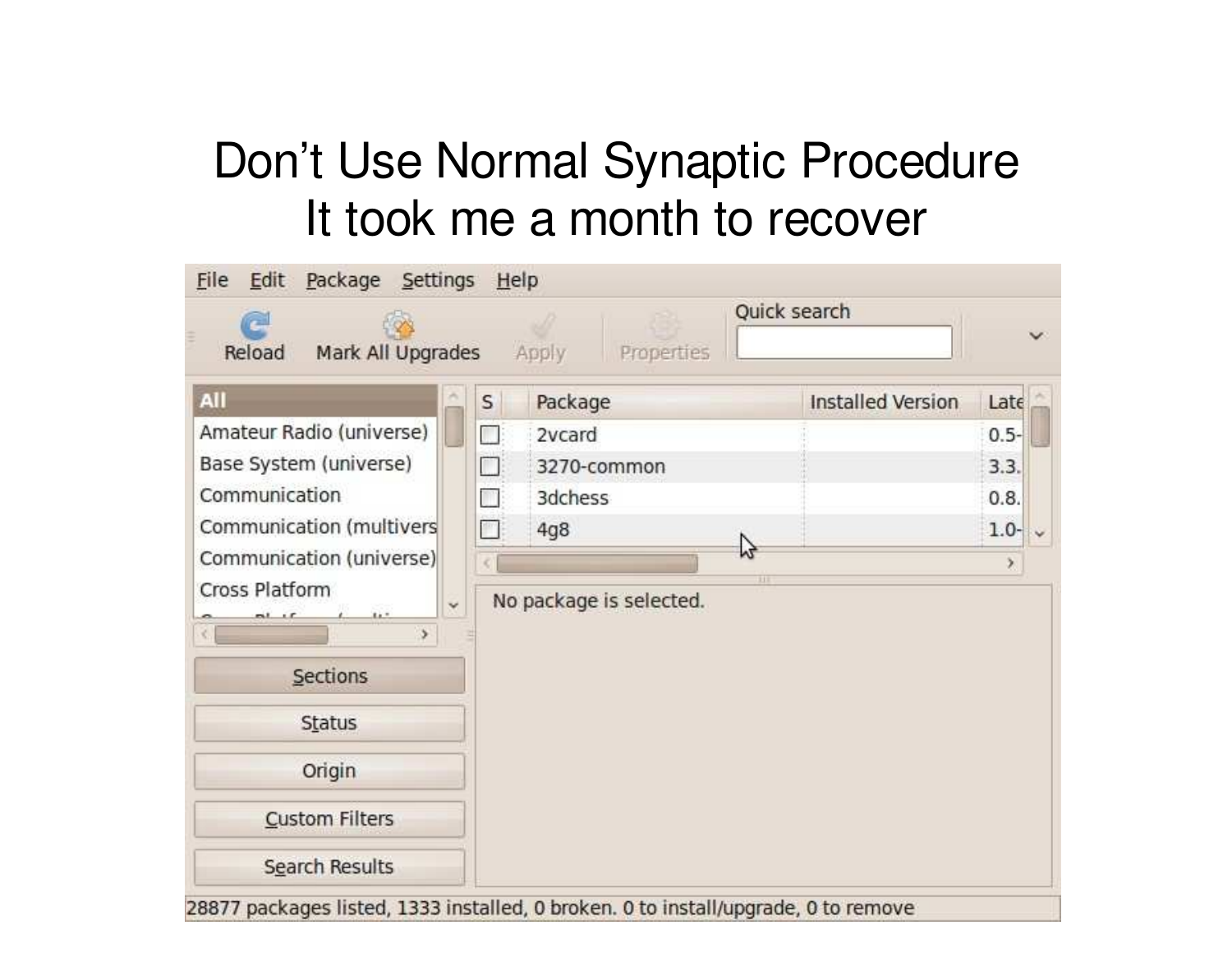#### Use Mark Packages by Task On Edit Menu

| г.                  |                                                                                   | <b>Synaptic Package Manager</b> | المسا                             | $\begin{array}{ c c c }\n\hline\n\text{I} & \text{X}\n\end{array}$ |
|---------------------|-----------------------------------------------------------------------------------|---------------------------------|-----------------------------------|--------------------------------------------------------------------|
| Eile                | Edit<br>Package<br>Settings Help                                                  |                                 |                                   |                                                                    |
| R                   | Undo<br>Redo<br>Unmark All                                                        | $Ctrl + Z$<br>Shift+Ctrl+Z      | Quick search                      |                                                                    |
| All<br>Cros         | Search                                                                            | $Ctrl + F$                      | <b>Installed Version</b>          | Late                                                               |
| Data                | Reload Package Information                                                        | $Ctrl + R$                      | 1.0.6-9ubuntu8<br>0.129           | 1.0.<br>0.12                                                       |
| <b>Deve</b><br>Doct | Add CD-ROM                                                                        |                                 | 3.110ubuntu6<br>1:2.28.0-0ubuntu1 | 3.11<br>1:2.                                                       |
| Edito<br>Ema        | Mark All Upgrades<br><b>Fix Broken Packages</b>                                   | $Ctrl + G$                      | $111 -$                           | э.                                                                 |
|                     | Mark Packages by Task                                                             |                                 |                                   |                                                                    |
|                     | Apply Marked Changes                                                              | $CtrI + P$                      |                                   |                                                                    |
|                     | <b>Status</b>                                                                     |                                 |                                   |                                                                    |
|                     | Origin                                                                            |                                 |                                   |                                                                    |
|                     | <b>Custom Filters</b>                                                             |                                 |                                   |                                                                    |
|                     | Search Results                                                                    |                                 |                                   |                                                                    |
|                     | 1270 packages listed, 1270 installed, 0 broken. 0 to install/upgrade, 0 to remove |                                 |                                   |                                                                    |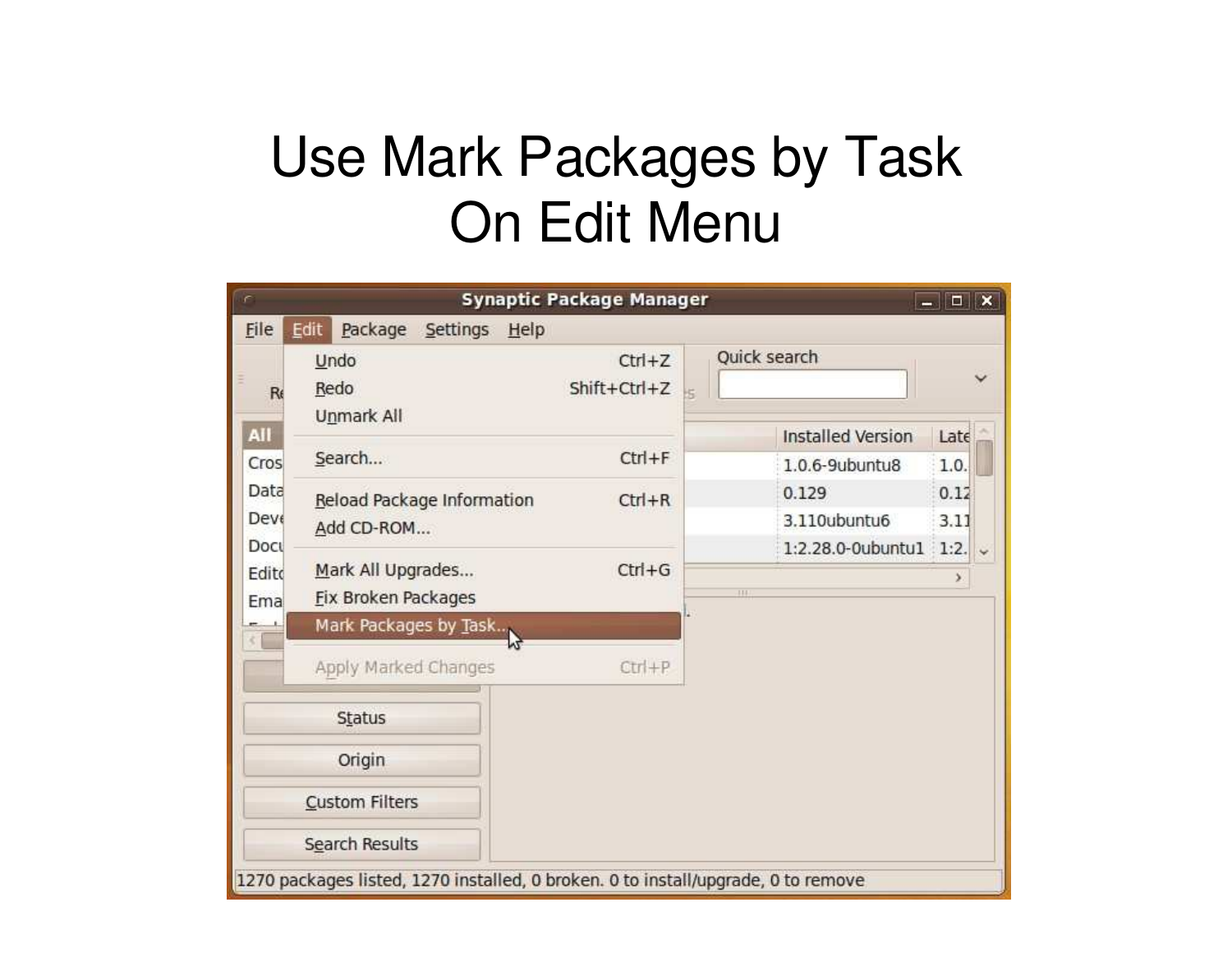### Select LAMP Server

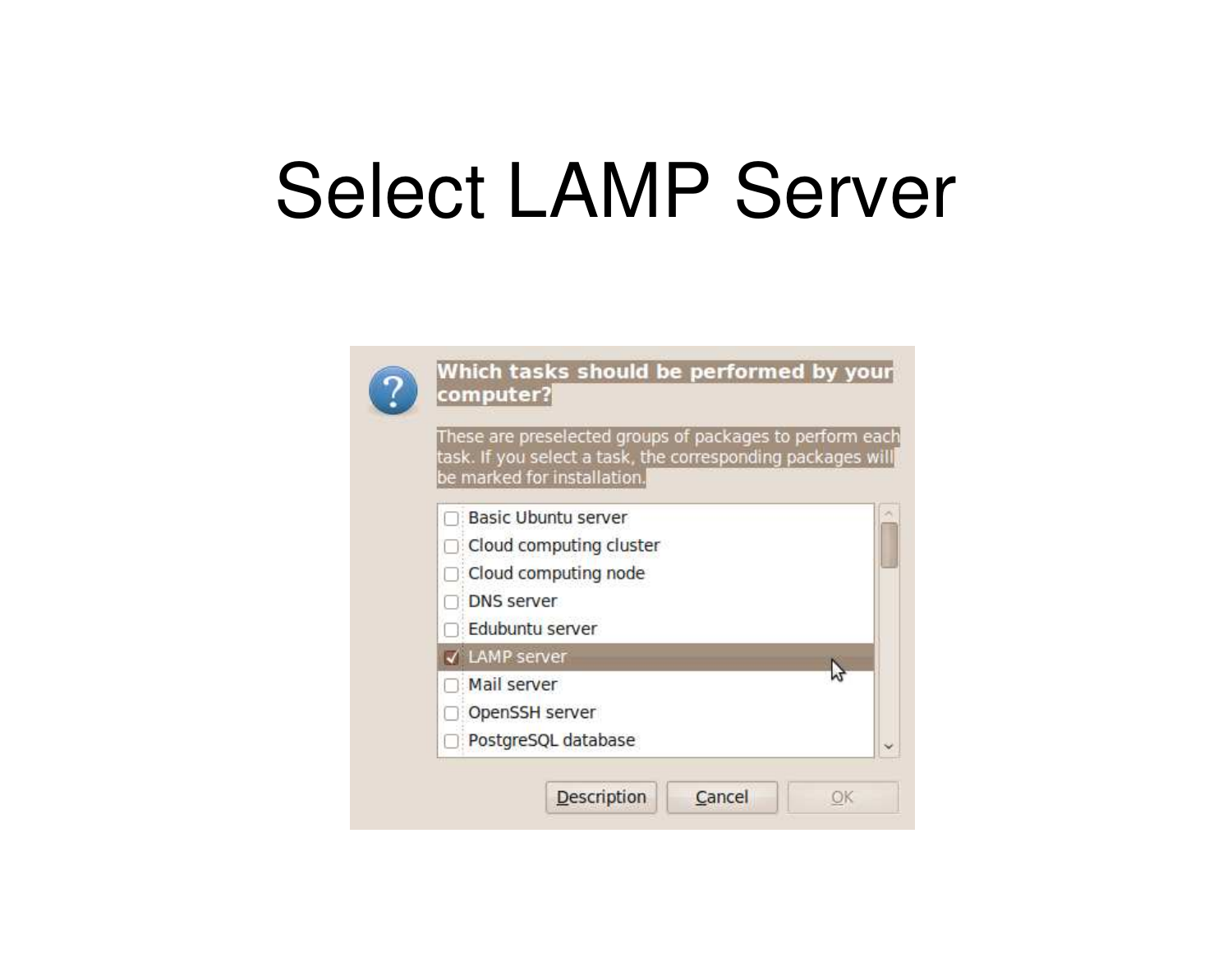#### LAMP install creates /var/www folder to store web files, starting with index.html. Added a folder here for drupal.

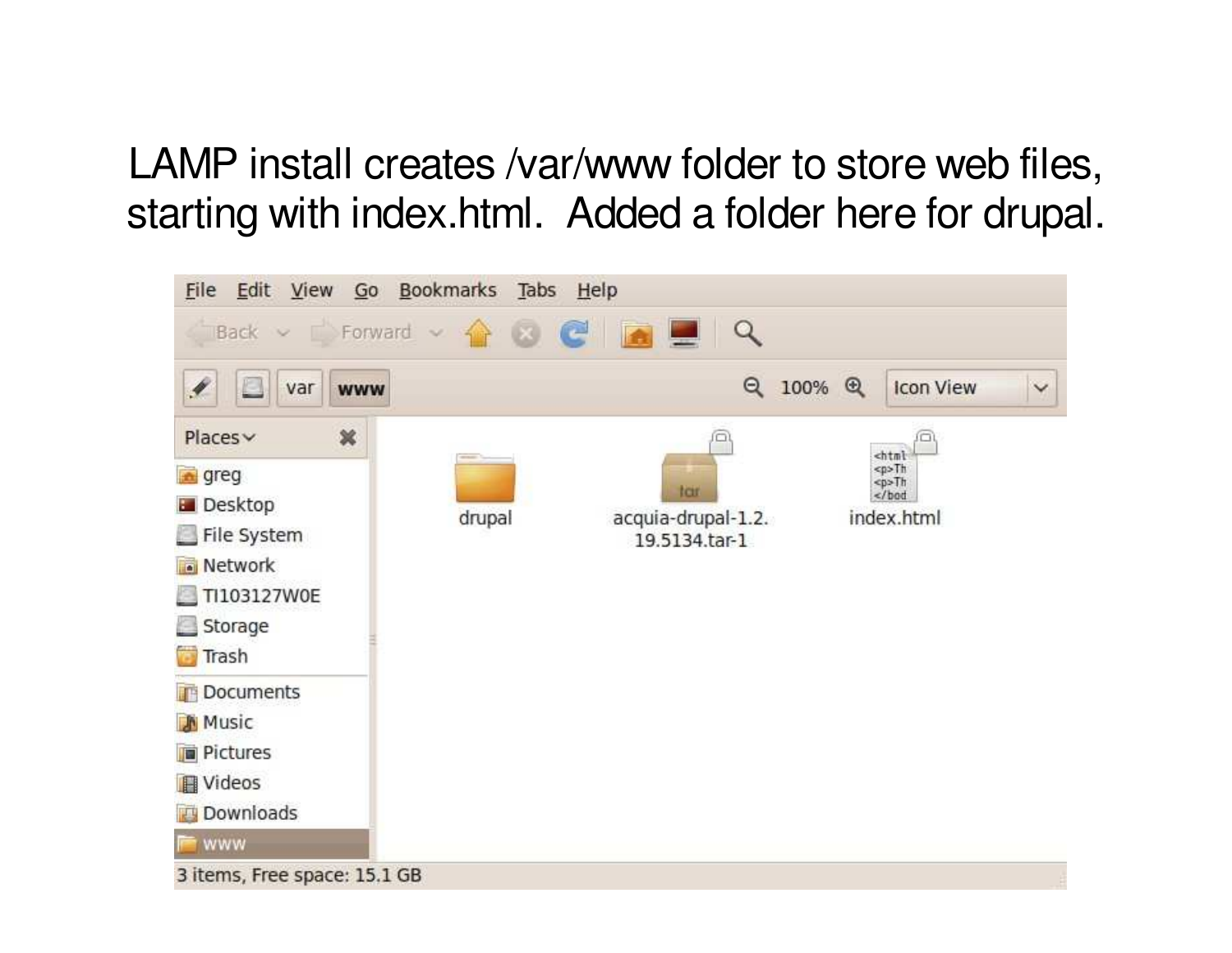#### With Proper Install,<http://localhost>will display dummy page.



#### It works!

This is the default web page for this server.

The web server software is running but no content has been added, yet.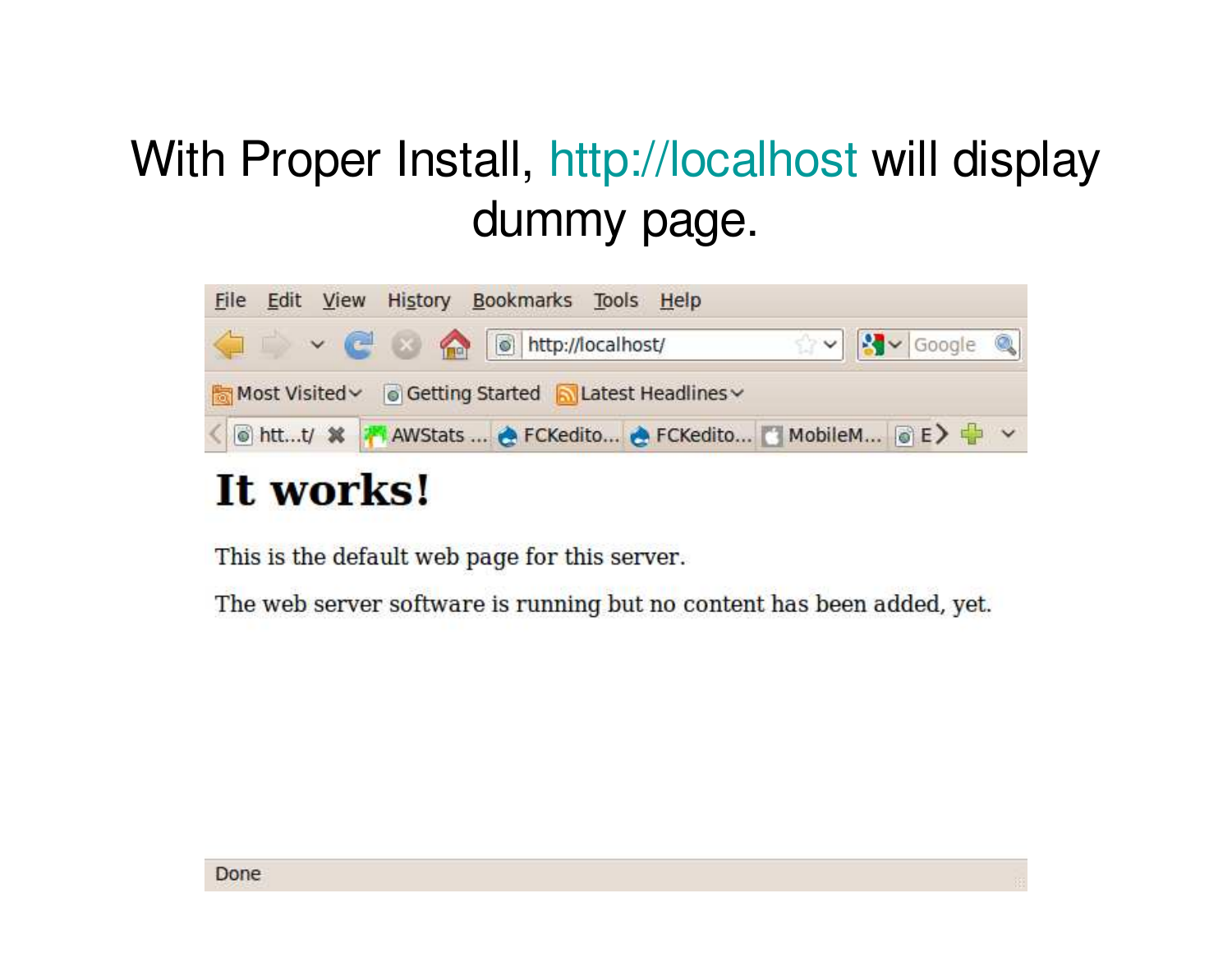#### After installing phpadmin from Synaptic, browse to<http://localhost/phpmyadmin>to create db

| File Edit<br>View                                          | History Bookmarks Tools Help                                  |                                                                                                                                 |  |  |
|------------------------------------------------------------|---------------------------------------------------------------|---------------------------------------------------------------------------------------------------------------------------------|--|--|
| $\checkmark$                                               | At http://localhost/phpmyadmin/index.php?token=a.             | $\sim$ Google<br>Q                                                                                                              |  |  |
| Most Visited v   Getting Started   Latest Headlines v      |                                                               |                                                                                                                                 |  |  |
|                                                            | MobileM e FCKedito P FCKedito The Oasi P The Oasi e localhost | $P_{WA}$ local $\mathcal{K}$                                                                                                    |  |  |
| phpWy/Admin                                                | <b>日 Server: localhost</b>                                    |                                                                                                                                 |  |  |
| <b>5QL</b><br>$\mathbb{Q}$ )<br>  29                       | political interests in Section in Mariables                   | <b>柳Charsets</b>                                                                                                                |  |  |
|                                                            | <b>SEngines CaPrivileges SeProcesses</b>                      | <b>@Export</b> @Import                                                                                                          |  |  |
| $\bullet$ drupal (48)<br>· information schema (28)         | <b>Actions</b>                                                | <b>MySQL</b>                                                                                                                    |  |  |
| emysql(23)<br>· phpmyadmin (8)<br>Please select a database | Change password<br>♔<br>Log out                               | Server: Localhost via<br>UNIX socket<br>園<br>Server version:<br>5.1.37-1ubuntu5<br>Protocol version: 10<br>User: root@localhost |  |  |
|                                                            | <b>MySQL localhost</b>                                        |                                                                                                                                 |  |  |
|                                                            | Create new database ?                                         |                                                                                                                                 |  |  |
|                                                            | Your New Database                                             | [12] MySQL charset: UTF-8                                                                                                       |  |  |
|                                                            | Collation<br>$\checkmark$<br>Create                           | Unicode (utf8)                                                                                                                  |  |  |
|                                                            | $\frac{41}{12}$<br>MySQL connection collation:                | <b>Web server</b>                                                                                                               |  |  |
| Done                                                       |                                                               |                                                                                                                                 |  |  |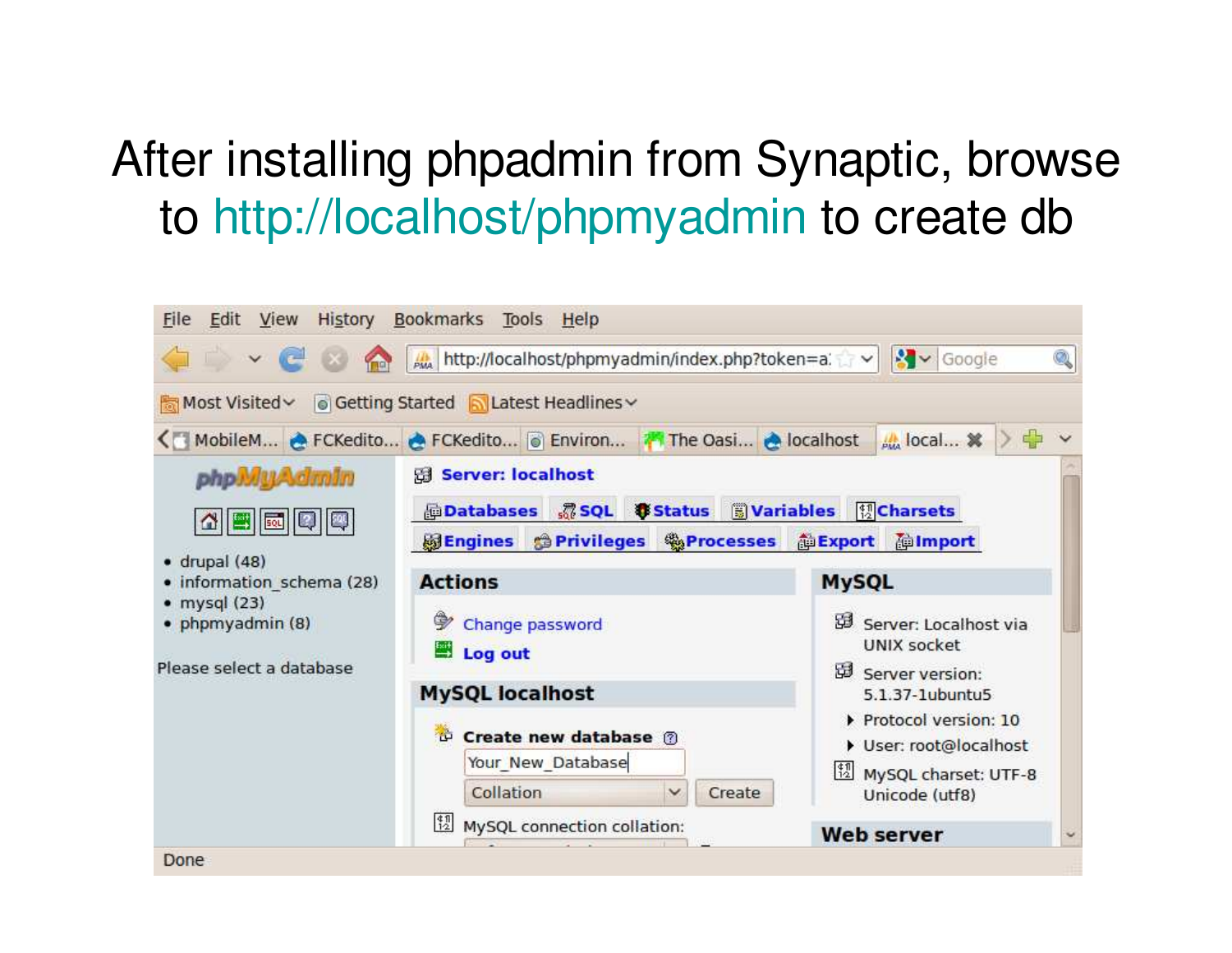### Easy to Install

Browse to new folder and Drupal installation starts automatically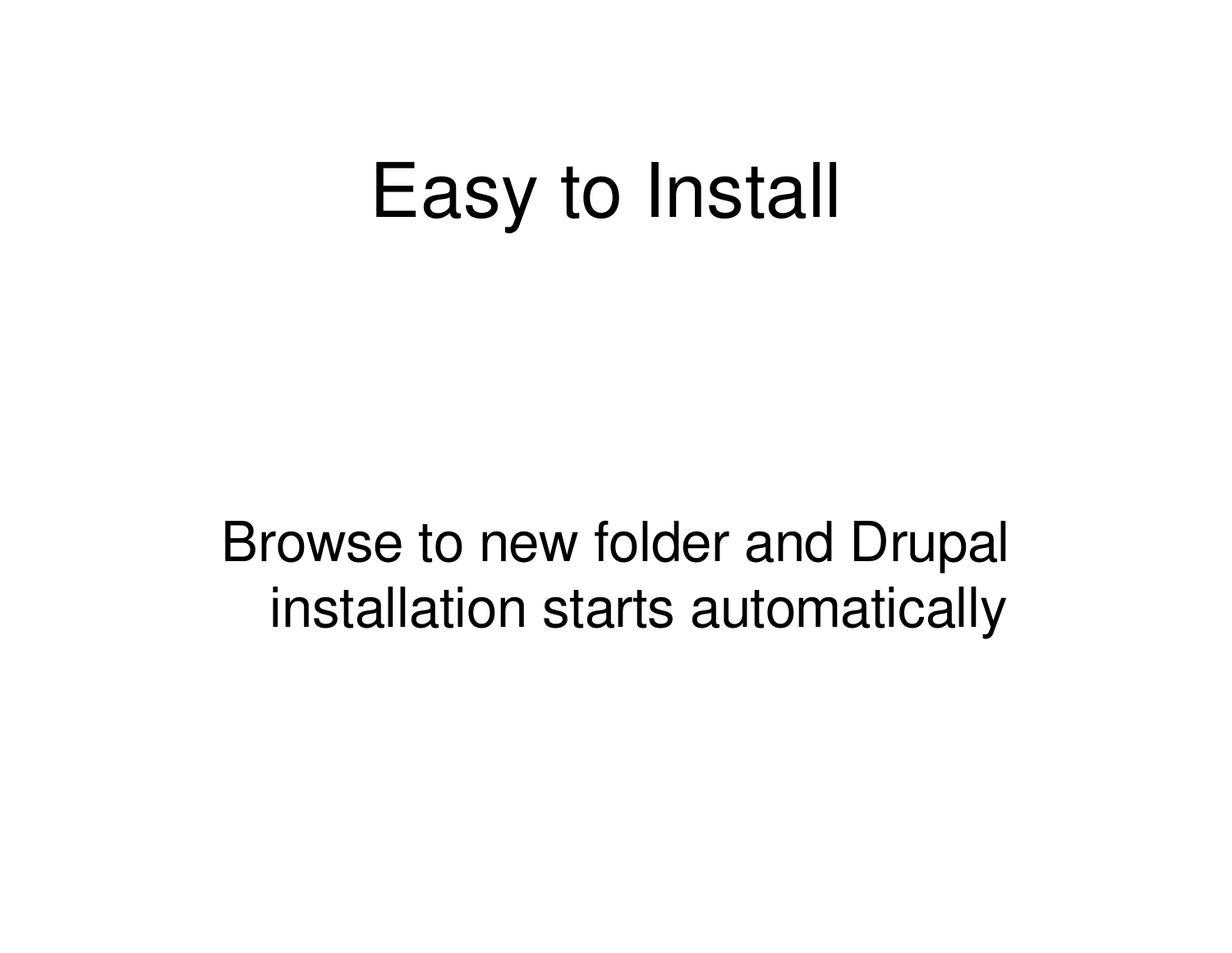#### Acquia Drupal Installation

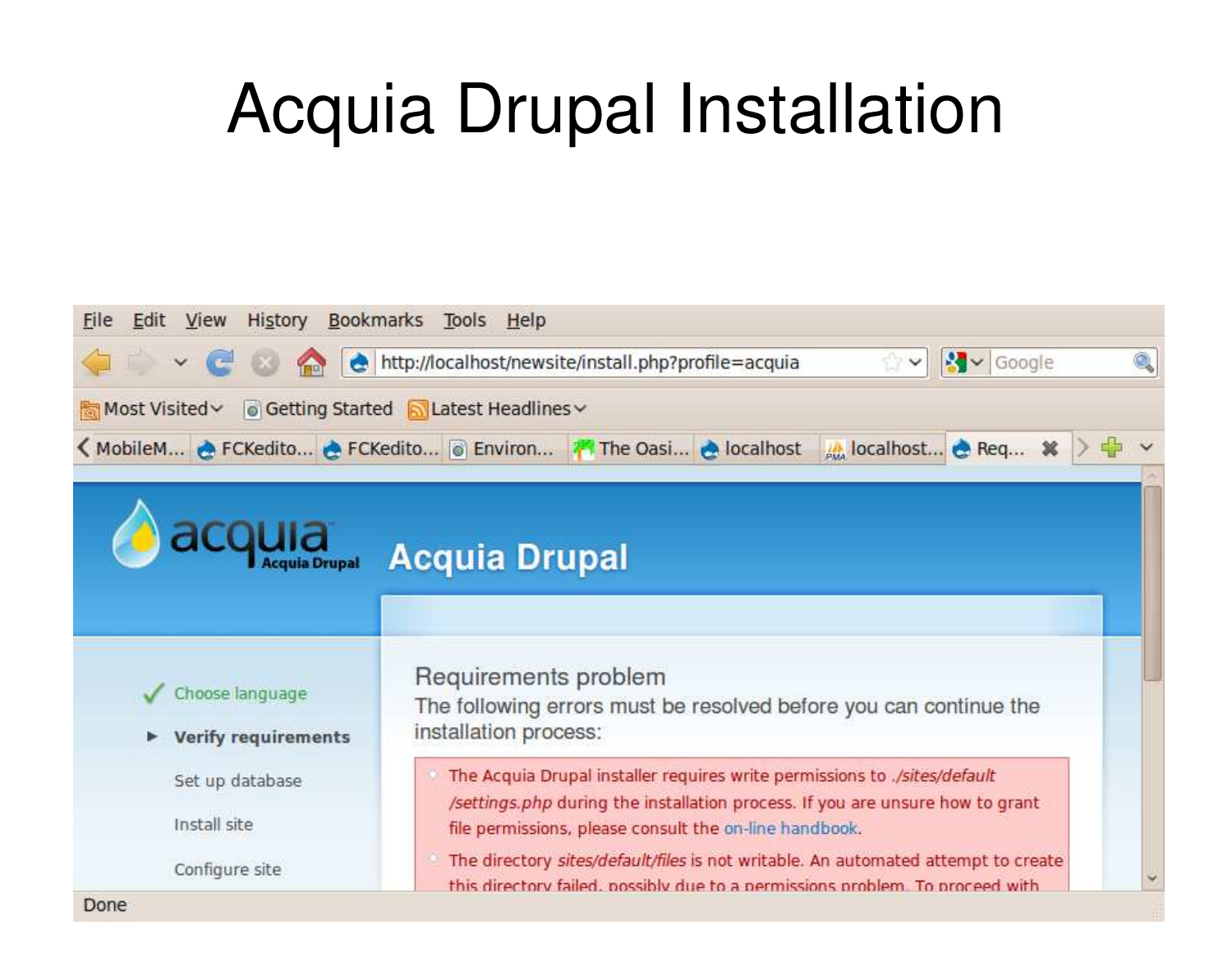#### Error Cleared

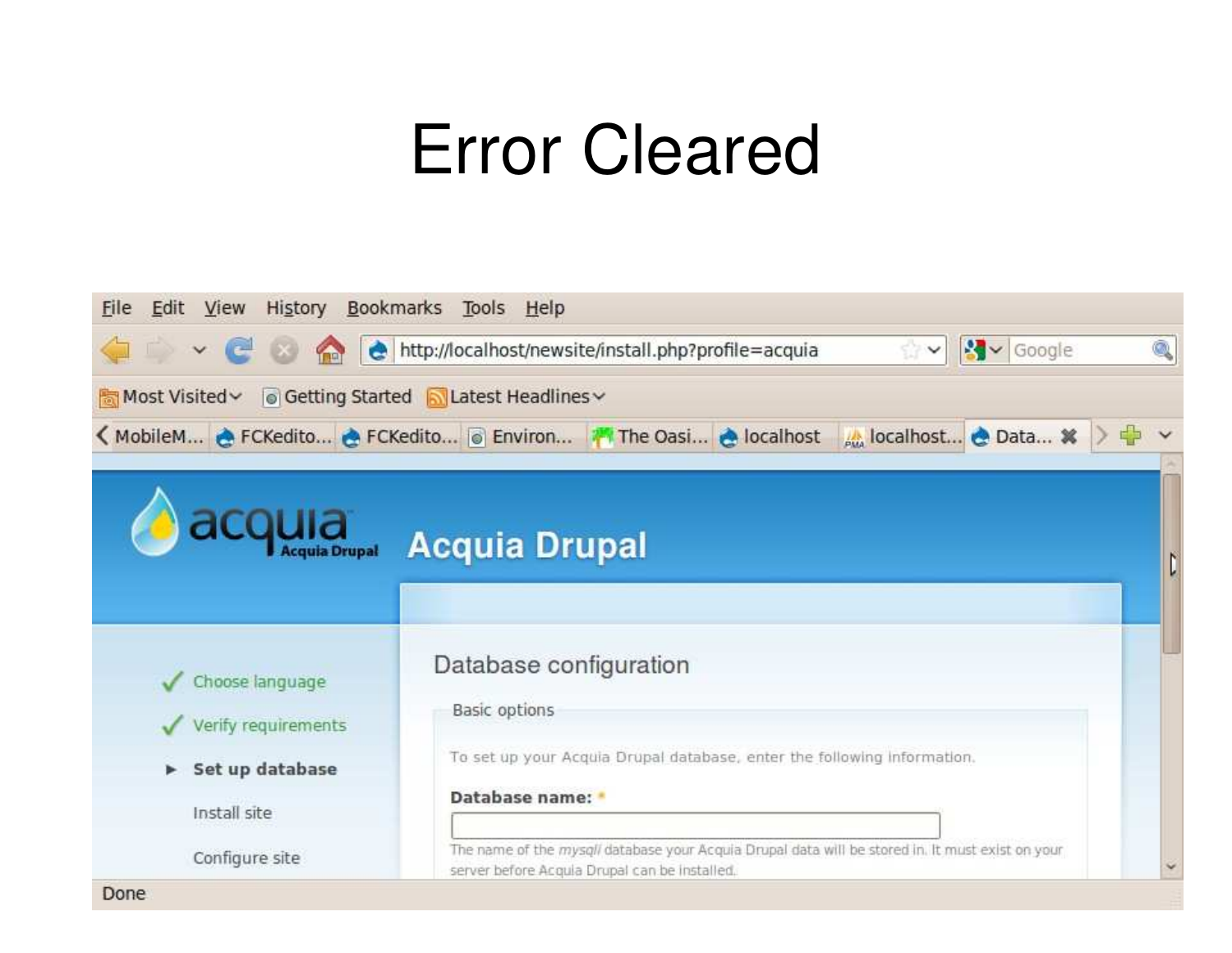### Enter New db in Install

| File Edit View History Bookmarks Tools Help<br>$\checkmark$ | $ N \times$ Google<br>http://localhost/newsite/install.php?profile=acquia<br>$\checkmark$                                                                                                      | Q         |
|-------------------------------------------------------------|------------------------------------------------------------------------------------------------------------------------------------------------------------------------------------------------|-----------|
| Most Visited ~                                              | <b>O</b> Getting Started <b>N</b> Latest Headlines                                                                                                                                             |           |
|                                                             | K MobileM & FCKedito & FCKedito The Dasi The Oasi & localhost and localhost & Data *                                                                                                           |           |
| Verify requirements                                         | Basic options                                                                                                                                                                                  | $\lambda$ |
| Set up database<br>$\blacktriangleright$                    | To set up your Acquia Drupal database, enter the following information.                                                                                                                        |           |
| Install site                                                | Database name: *                                                                                                                                                                               |           |
| Configure site<br>Finished                                  | Your New Database<br>The name of the mysqli database your Acquia Drupal data will be stored in. It must exist on your<br>server before Acquia Drupal can be installed.<br>Database username: * |           |
|                                                             | root<br>Database password:                                                                                                                                                                     | ピ         |
| Done                                                        | 0000000<br>Advanced options<br>$-\circ$                                                                                                                                                        |           |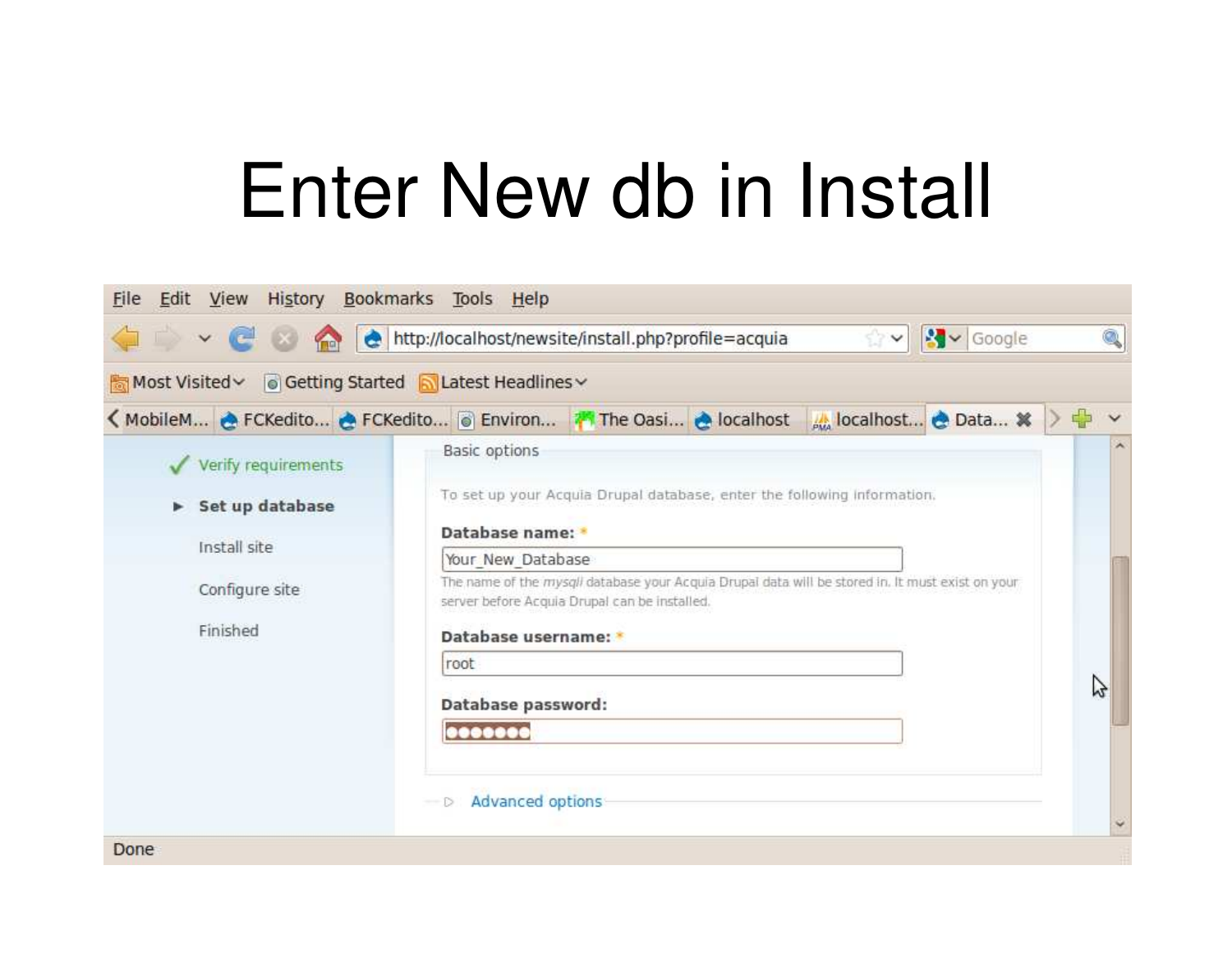## Drupal Installs Easily

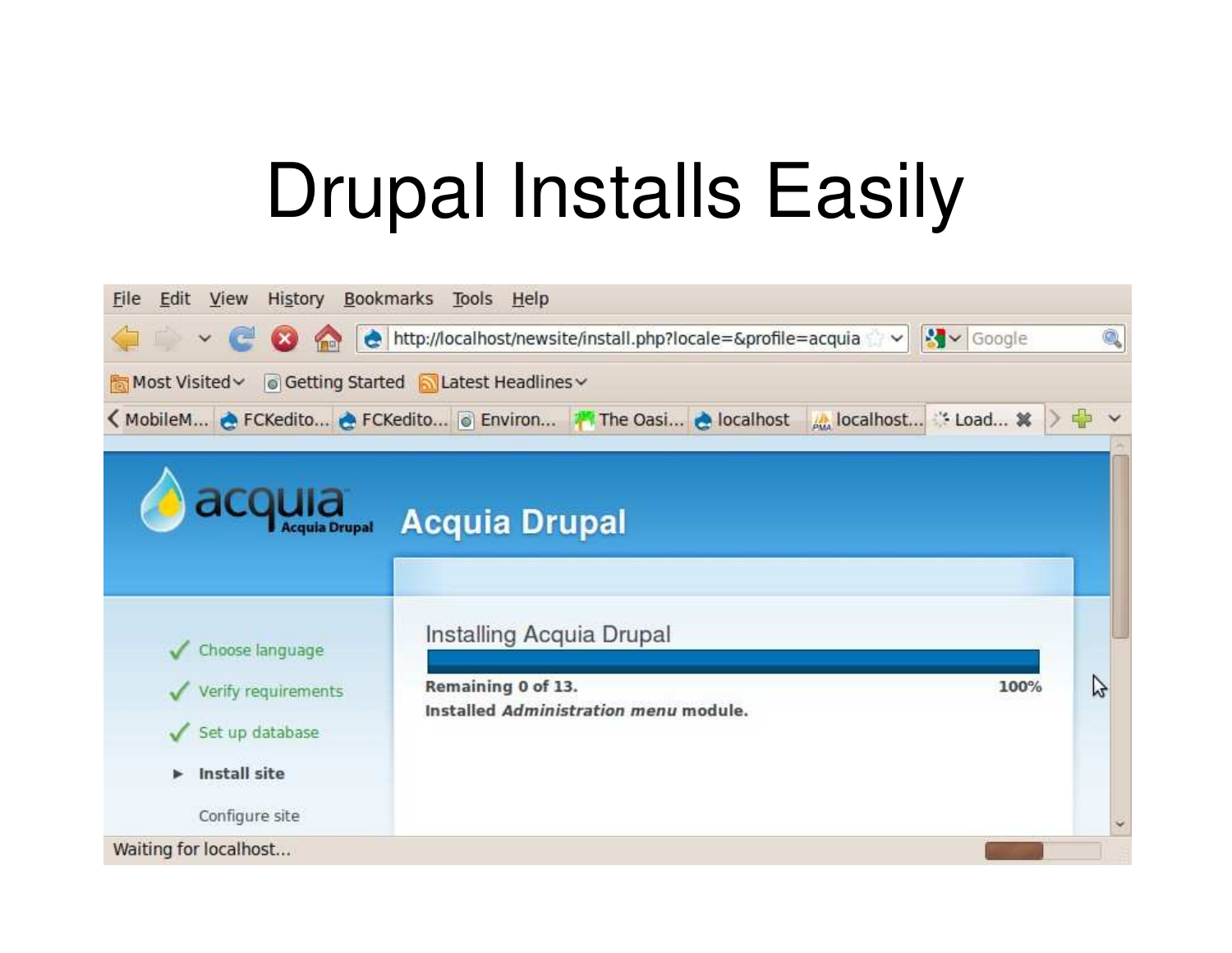## Complete short config

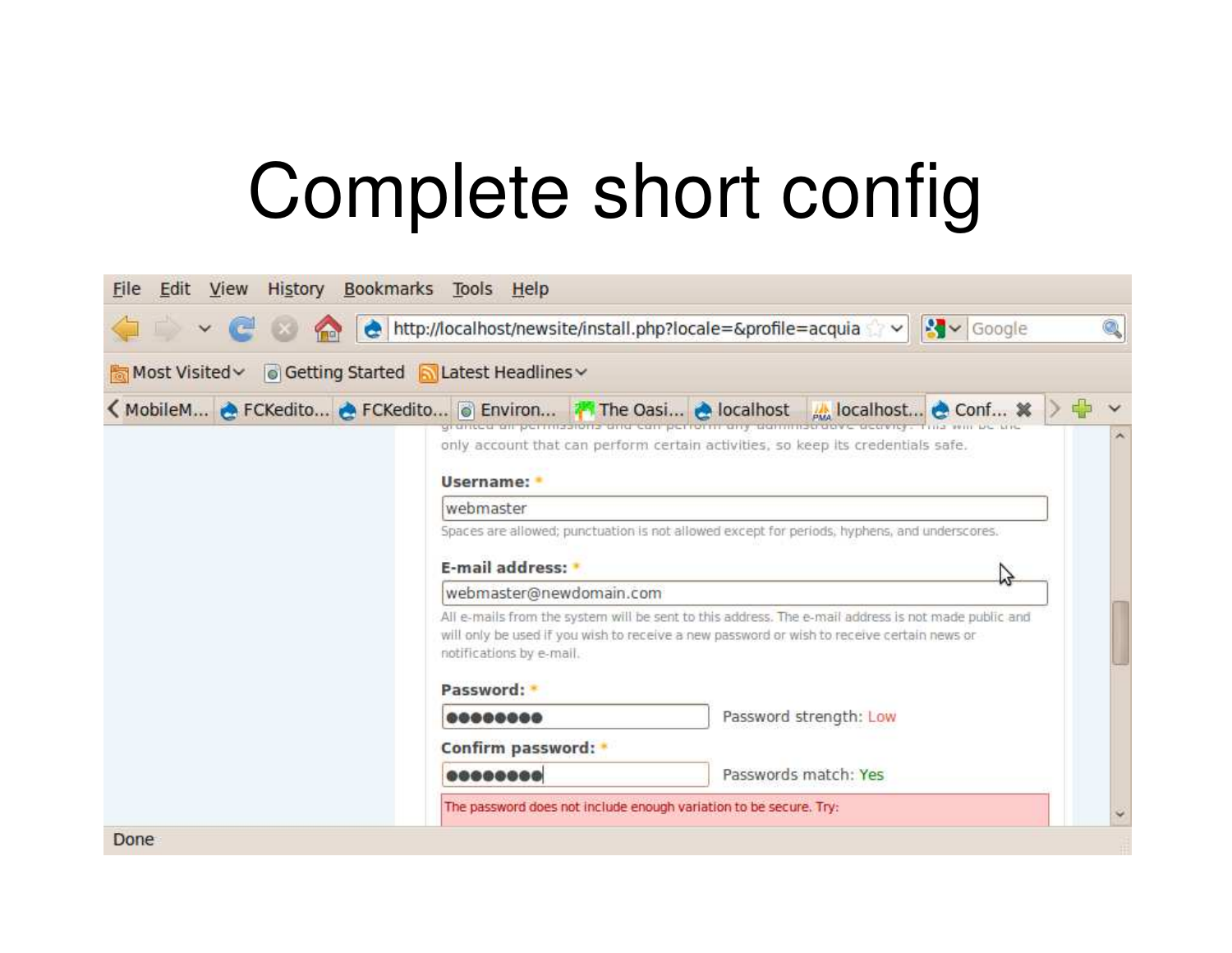### Completion Notice

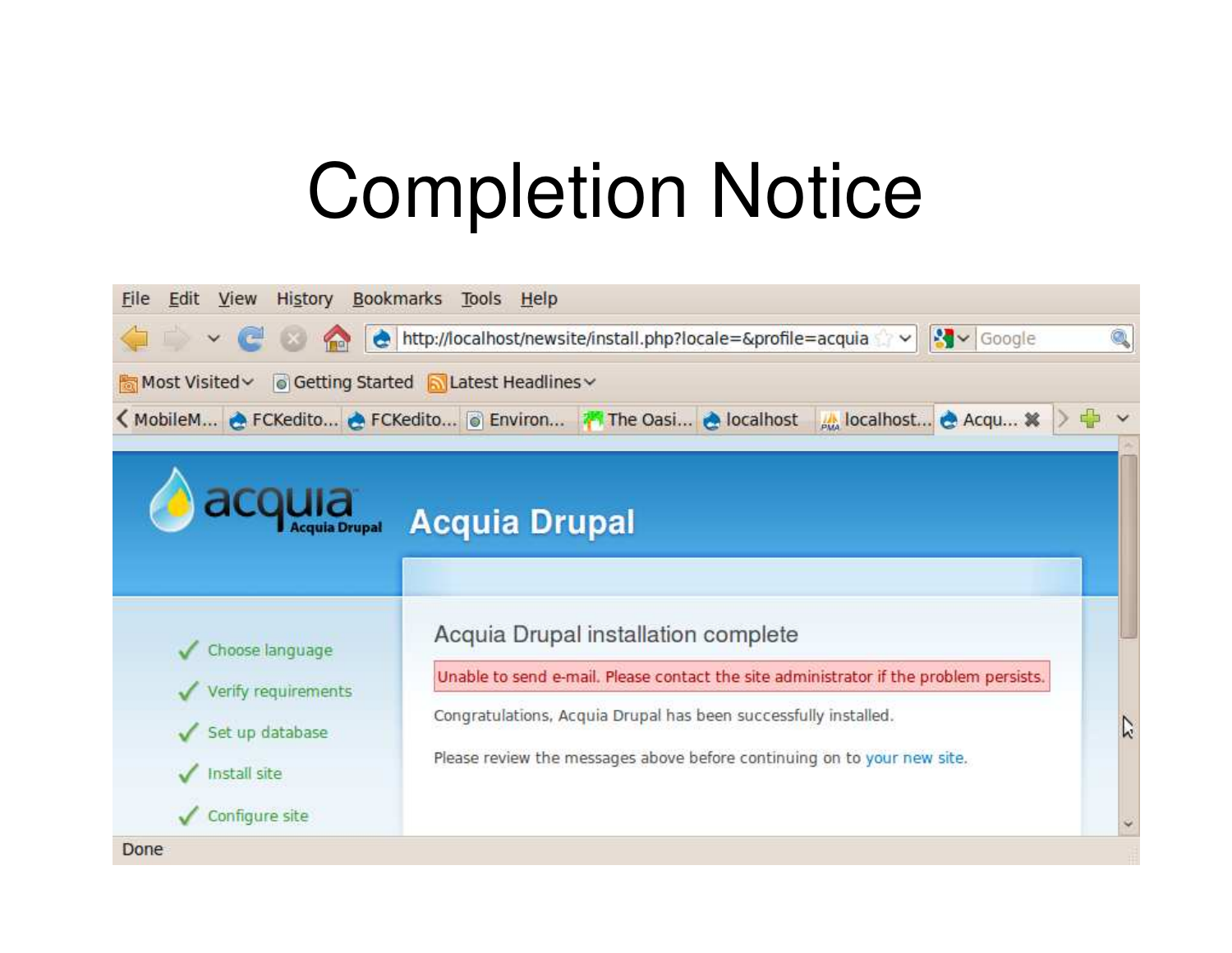#### New Site with User 1 logged in.

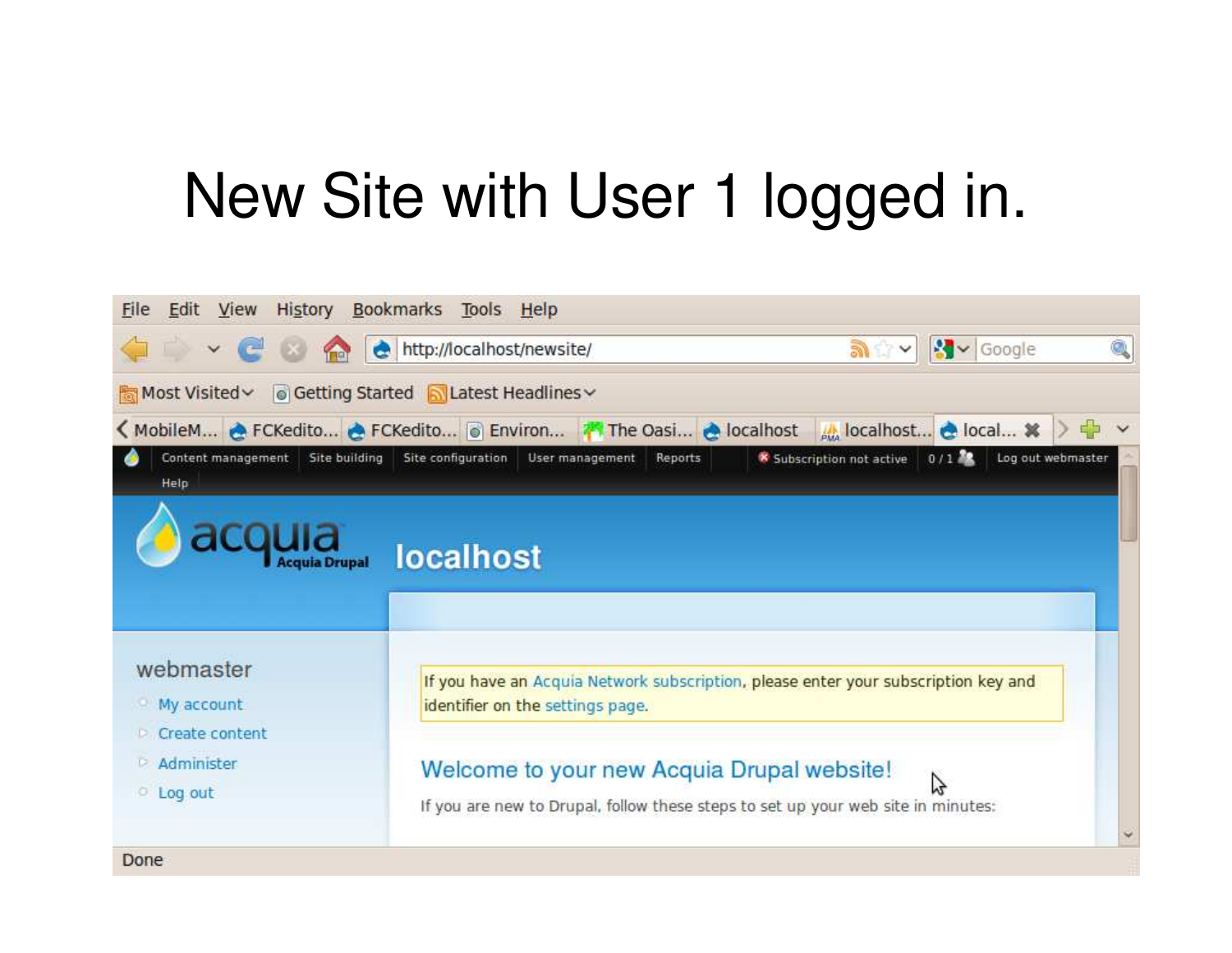#### Click on Administer to Access all the magic - See Modules and Themes



Done